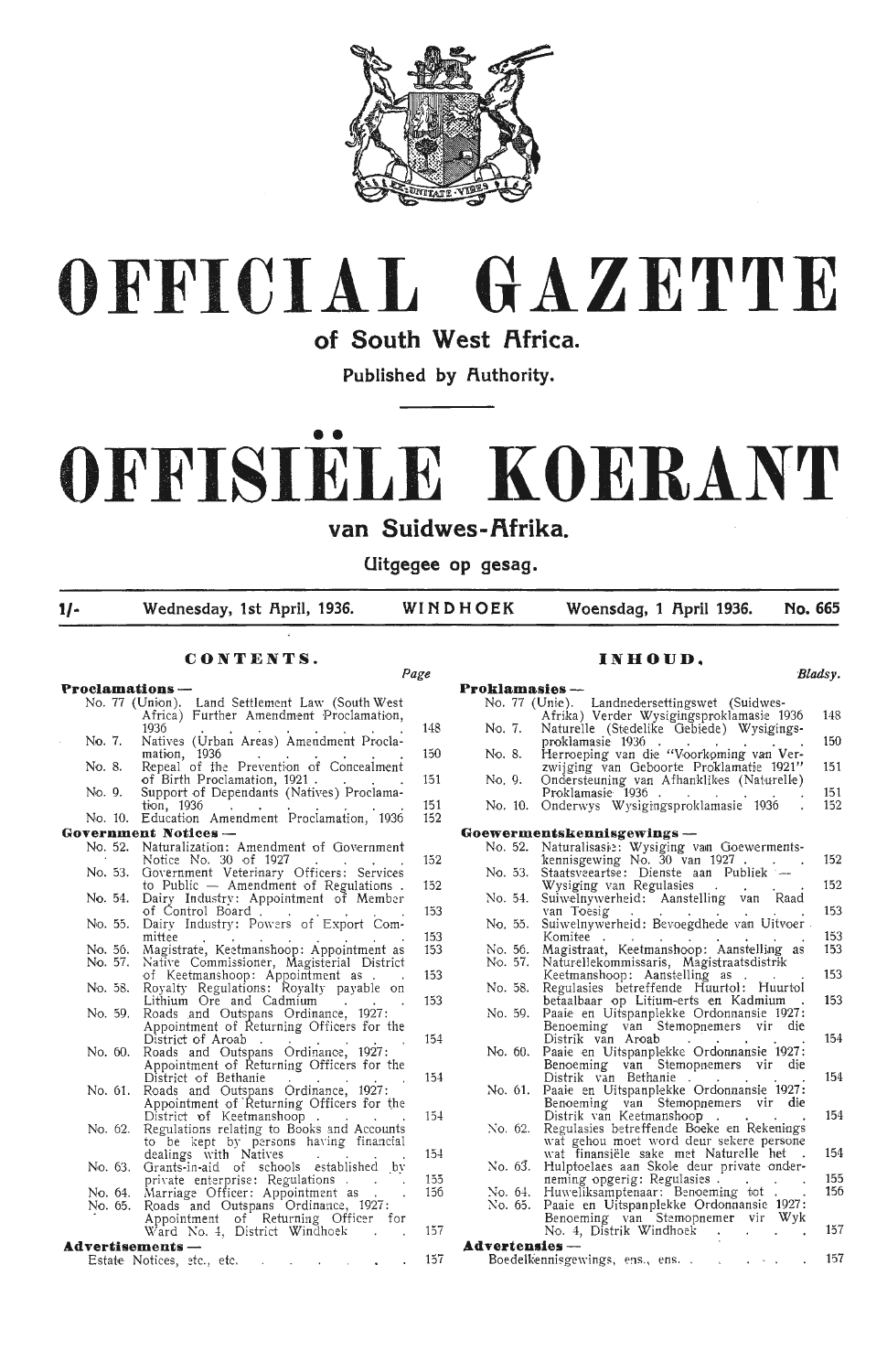#### **PROCLAMATION**

BY LIEUTENANT-COLONEL HIS EXCELLENCY THE RIGHT HONOURABLE THE EARL OF CLARENDON, A MEMBER OF HIS MAJESTY'S MOST HONOURABLE PRIVY COUNCIL, KNIGHT GRAND CROSS OF THE MOST DlSTINGUISHED ORDER OF SAINT MICHAEL AND SAINT GEORGE, GOVERNOR-GENERAL · AND COMMANDER-IN-CHIEF IN AND OVER THE UNION OF SOUTH AFRICA.

#### No. 77 of 1936 (Union). ]

WHEREAS it is expedient to amend the laws relating to Land .Settlement in the Mandated Territory of South West Africa;

NOW THEREFORE, under and by virtue of the powers in me vested by section  $\acute{t}wo$  of the Treaty of Peace and South West Africa Mandate Act, 1919 (Act No. 49 of 1919), l do hereby proclaim, declare and make known as follows:-

1. In this Proclamation -

'' Administrator" means the Administrator of the Territory; "Administration" means the Administration of the Territory;

- "Land Board" means the Land Board appointed by the Administrator for the Territory under the Land Settlement laws;
- "Territory" means the Mandated Territory of South West Africa;
- "The Capitalisation of Debts Proclamation" means the Land Settlement Law (South West Africa) Further Amendment Proclamation, 1932 (Proclamation No. 205 of 1932);

"The Land Settlement Laws" means -

- (a) The Land Settlement Act, 1912 (Act No. 12 of 1912), of the Parliament of the Union as amended by the Land Settlement Act Amendment Act, 1917 (Act No. 23 of 1917), and the Land SetUement Act Further Amendment Act, 1920 (Act No. 28 of .1920), of the said Parliament, and as applied to the Mandated Territory of South West Africa and modified for the purpose, by Proclamations by the Administrator of that Territory Nos. 14, 29, 47 and 53 of 1920, and 26 of 1923, and Proclamations by the Governor-General Nos. 197 of 1921, 186 of 1931 and 205 of 1932, as r,ead with section *one* of Proclamation by the Govemor-Oeneral No. 310 of 1927 (hereinafter called "the Act");
- (b) The Land Settlement Consolidation and Amendment Proclamation, 1927 (Proclamation No. 310 of 1927), as amended by the Land Settlement Law (South West Africa) Amendment Proclamation, 1930 (Pro-<br>clamation No. 85 of 1930), and the Land Settlement Law (South W,est Africa) Further Amendment Proclamation, 1931 (Proclamation No. 186 of 1931), and the Land Settlement Law (South West Africa) Further Amendment Proclamation, 1932 (Proclamation No. 205 of 1932), (hereinafter called "the Principal Proclamation"), and
- (c) The Crown Lands Disposal Ordinance, 1903 (Transvaal), as amended by the Crown Lands Disposal Amendment Ordinance, 1906 (Transvaal), as applied with -modifications to the Territory of South West Africa by Proclamations of. the Administrator Nos. 13 and 54 of 1920; and including any Government Notices issued under and by virtue of the said Ordinance (hereinafter called "the Principal Ordinance"); and the expression "any land settlement law" shall mean any one of the said laws.

#### **PROILLAMASIE**

VAN LUITENANT-KOLONEL SY EKSELLENSIE DIE HOOGEDELAGBARE DIE GRAAF VAN CLARENDON, LID VAN DIE MEES EERVOLLE GEHEIME RAAD VAN SY MAJESTEIT, GROOTKRUISRIDDER VAN DIE MEES ONDERSKEIE ORDE VAN SAINT MICHIEL EN SAINT GEORGE, GOEWERNEUR-GENERAAL EN OPPERBE-VELHEBBER IN EN OOR DIE UNIE VAN SUID• **AFRIKA.** 

No. 77 van 1936 (Unie).]

NADEMAAL dit wenslik is om die \\'ette betreffende landneders,etting in die Mandaatsgebied Suidwes-Afrika te wysig;

SO IS DIT dat ek, ingevolge en kragtens die bevoegdhede my verleen by artikel *twee* van "De Vredesverdrag en<br>Zuid West Afrika Mandaat Wet, 1919" (Wet No. 49 van<br>1919), hiermee proklameer, verklaar en bekendmaak as volg:—

1. In hierdie Proklamasie beteken -

- "Administrateur" die Administrateur van die Gebied;
- "Administrasie" die Administrasie van die Gebied;
- " Landraad" die Landraad wat aangestel is deur die Ad-<br>ministrateur vir die Oebied kragtens die Landneder-<br>settingswette;

"Oebied" die Mandaatgebied Suidwes-A frika;

- "Die Kapitalisasie van Skulde Proklamasie" die Nedersettingswet (Suidwes-Afrika) Verder Wysigingsprokiamasie 1932 (Proklamasie No. 205 van 1932);
- "Die Landnedersettingswette"  $-$ 
	- (a) "De Kroonland Nederzettings Wet, 1912" (Wet No. "De Kroonland Nederzettings Wet, 1912" (Wet No. 12 van 1912), van die Parlement van die Unie, soos gewysig by "De Nederzettingswet Wijzigingswet, 1917" (Wet No. 23 van 1917), en "De Kroongrond Nederz,ettingswetten Verdere Wijzigingswet, 1920" (Wet No. 28 van 1920), van die voormelde Parle-<br>ment en soos op die Mandaatgebied Suidwes-Afrika toegepas en vir die doel gewysig by Proklamasies<br>van die Administrateur van daardie Gebied Nos. 14, 29, 47 en 53 van 1920 en 26 van 1923 en Proklamasies van die Goewerneur-generaal Nos. 197 van<br>1921, 186 van 1931 en 205 van 1932, soos gelees met artikel *een* van Proklamasie van die Ooewer- neur-.generaal No. 310 van 1927 (hierna "die Wet" genoem);
	- (b) Die Landnedersetting Oekonsolideerde en Wysigings Proklamasie, 1927 (Proklamasie No. 310 van 1927), soos gewysig by die Landnedersettingswet (Suidwes-Afrika) Wysigingsproklamasie 1930 (Proklamasie No. 85 van 1930) en die Nedersettingswet (Suidwes-Afrika) Verder Wysigingsproklamasie, 1931 (Proklamasie No. 186 van 1931), en die Landnedersettingswet (Suidwes-Afrika) Verder Wysigingsproklamasie 1932 (Proklamasie No. 205 van 1932) (hierna ge-<br>noem die "Hoofproklamasie"); en
	- (c) Die Kroongrond Beskikkings Ordonnansie 1903 (Transvaal), soos gewysig by die Kroongrond Beskikkings Wysigings-Ordonnansie 1906 (Transvaal), soos toegepas met wysigings op die Gebied van Suidwes-Afrika by Proklamasies van die Administra- teur Nos. 13 en 54 van 1920, en insluitende enige Goewermentskennisgewings uitgevaardig ingevolge<br>en kragtens genoemde Ordonnansie (hierna genoem<br>"die Hoofordonnansie"), en die uitdrukking "enige landnedersetting wet" sal beteken enigeen van die genoemde wette.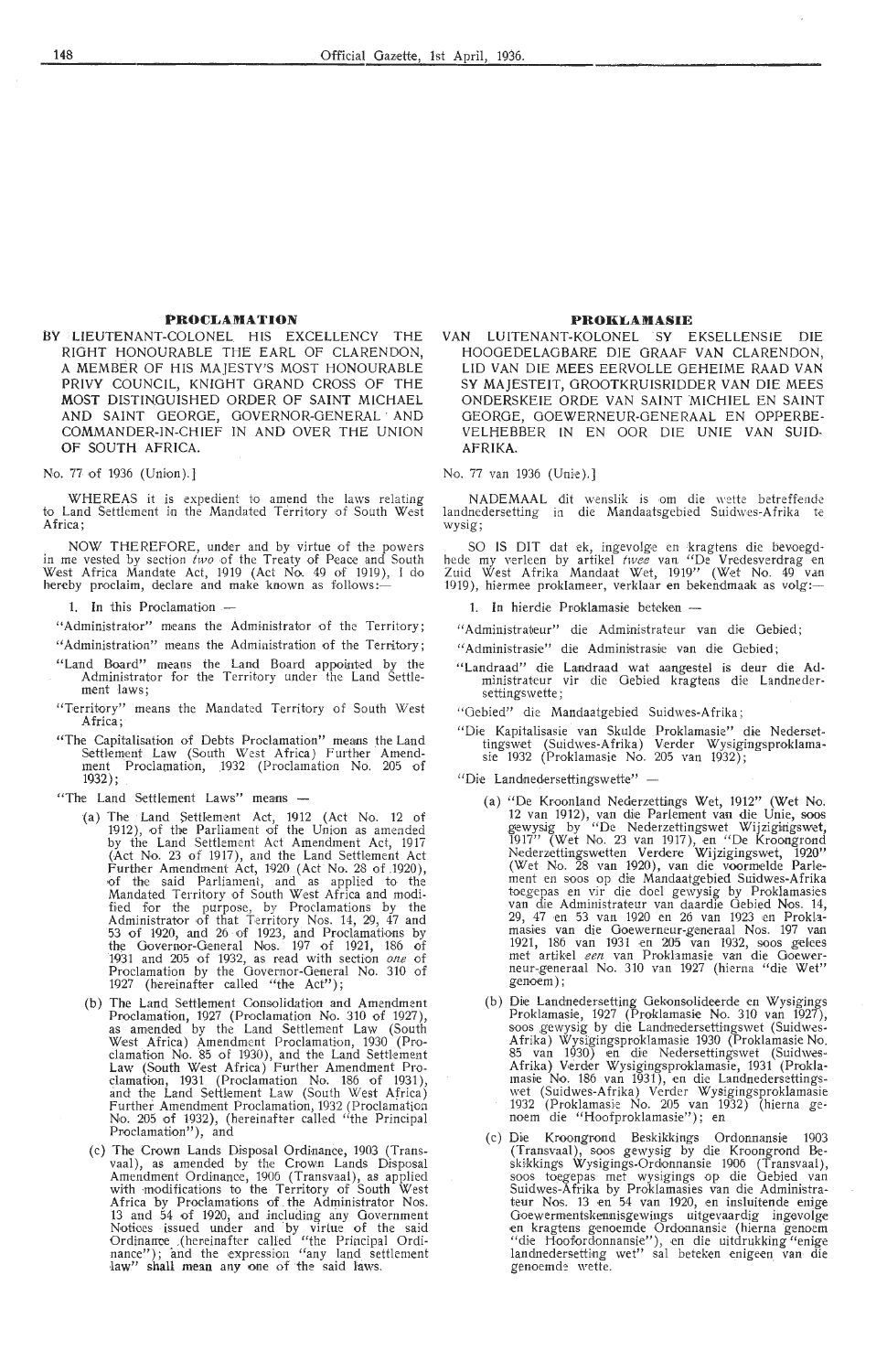2. The provisions of the Capitalisation of Debts Proclamahnn as amended *by* this Proclamahon, shall apply *mntatis mut.andis* to leases issued under the provisions of the Principal Ordinance.

3. The Administrator shall, in respect of every lease entered into under the land settlement laws and in force at the commencement of this Proclamation, and with effect from the first day of January, 1935, place to a separate suspense account to be opened for the lessee -

- (a) Any amount representing rent and/or interest which has been added to the purchase price of any holding in terms of section *three* of the Capitalisation of Debts Proclamation ;
- (b) Any amount representing rent or interest on purchase price, in respect of holdings leased or allotted under the Principal Ordinance, which was unpaid on the<br>due date of the half-yearly instalment of rent or purchase price next succeeding the thirty-first day of December, 1931, and which still remains unpaid, whether or not the lessee concerned has been permitted to exercise his option to purchase the holding.

No interest shall be charged on any amount so placed to such suspense account; but such amount shall be paid by the lessee within the period within which the full purchase price is required to be paid in terms of his lease: Provided that no grant shall be issued in terms of section *forty-three* of the Act or of the Principal Proclamation, or section *five* of the Principal Ordinance, read with Government Notice by the<br>Administrator No. 18 of 1924, as the case may be, until the amount so placed to such suspense account has been paid:

Provided further that if the lease concerned is cancelled, or terminated in terms of any provision of the land settlement laws applying to such lease, any amount placed to such suspense account shall forthwith become payable by the lessee.

4. Sub-section (1) of section *two* of the Capitalisation of Debts Proclamation is hereby amended by the addition of the following proviso at the end of paragraph (b) thereof:-

"Provided that remission of payment of rent may be granted in terms of the provisions of sub-section  $(2)$ of section *twenty-four* of the Principal Proclamation".

Section three of the Capitalisation of Debts Proclamation is hereby amended -

- (1) By the deletion in sub-section (1) of  $-$ 
	- (a) the words "any of the following items: $-$ ";
	- (b) the letter  $''(a)''$  at the beginning of paragraph (a);
	- (c) paragraphs (b) and (c).
- (2) By the deletion in sub-section  $(2)$  of the words "July, 1932", and the substitution therefor of the words "July, 1935".
- (3) By the deletion in paragraph (a) of sub-section  $(3)$ of the words "July,  $1933$ ", and the substitution therefor of the words "July, 1935".
- $(4)$  By the deletion in paragraph  $(b)$  of sub-section  $(3)$ of the words " July, 1933," and the words "•eighteen months" and the substitution therefor of the words "July, 1935", and the words "forty-two months" respectively.

6. Section *five* of the Capitalisation of Debts Proclamation is hereby repealed and the following section is substituted therefor:—

"5. Notwithstanding anything contained in the Act or in the Principal Proclamation, whenever any lessee fails to pay eight half-yearly instalments of rent, interest or purchase price, not being in respect of the balance of purchase price represented by prairie value, the .Administrator shall forthwith cancel his lease".

7. Sub-section (3) of section *three* of the Principal Proclamation is hereby amended by the deletion of all words after the word "conditions" occurring therein.

<sup>2</sup>. Die bepalings van die Kapitalisasie van Skulde Proklamasie soos gewysig by hierdie Proklamasie, is *mutatis mutandis* van toepassing op huurkontrakte wat voigens die be-<br>palings van die Hoofordonnansie uitgereik is.

· 3. Ten aansien van elke huurkontrak aangegaan volgens<br>die landnedersettingswette en in werking ten tyde van die inwerkingtreding van hierdie Proklamasie en van krag vanaf die eerste dag van Januarie 1935, moet die Administrateur op 'n aparte suspensie-rekening wat vir die huurder geopen moet word, plaas -

- (a) Enige bedrag verteenwoordigende huurgeld en/of rente waarmee die koopprys van enige hoewe ooreenkomstig artikel *drie* van die Kapitalisasie van Skulde Prokla-<br>masie verhoog is;
- (b) Enige bedrag verteenwoordigende huurgeld of rente op die koopprys, ten aansien van hoewe wat verhuur<br>of toegeken is ingevolge die Hoofordonnansie, welke bedrag op die vervaldag van die half-jaarlikse paaiement<br>van huurgeld of koopprys eersvolgende op die een-endertigste dag van Desember 1931 onbetaal was, en wat nog onbetaal is, hetsy die betrokke huurder verlof verleen is om sy opsie om die hoewe aan te koop uitgeoefen<br>het of nie.

Oeen rente word bereken op enige bedrag aldus op sodanige suspensie-rekening geplaas nie; maar sodanigebedrag moet deur die huurder binne die tydperk waarin die volle koopprys in terme van sy huurkontrak betaal moet word, betaal word: Met dien verstande dat geen grondbrief uitgereik mag word ooreenkomstig artikel *drie-en-veer.'ig* van die Wet of van die Hoofproklamasie, of van artikel vyf van die Hoofordonnansie gelees met Ooewermentskennisgewing van die Admitiistrateur No. 18 van 1924, soos die geval mag wees, totdat die bedrag aldus op sodanige suspensie-rekening geplaas, betaal is:

Met dien verstande verder dat, indien die betrokke<br>huurkontrak vernietig is, of beeindig is ooreenkomstig enige bepaling van die landnedersettingswette van toepassing op sodanige huurkontrak, enige bedrag op sodanige suspensie-rekening geplaas dadelik deur die huurder betaalbaar sal wees.

4. Sub-artikel (1) van artikel *twee* van die Kapitalisasie van Skulde Proklamasie word hiermee gewysig deur die toe-<br>voeging van die volgende voorbehoudsbepaling aan die einde voeging van die volgende vol<br>van paragraaf (b) daarvan:-

"Met dien verstande dat kwytskelding van die betaling van huurgeld ooreenkomstig die bepalings van subartikel (2) van artikel *vier-en-twintig* van die Hoofproklamasie verleen mag word".

5. Artikel *drie* van die Kapitalisasie van Skulde Proklamasie word hiermee gewysig

(1) Deur skrapping in sub-artikel (1) van  $-$ 

(a) die woorde "die volgende hoofde :--";

(b) die letter "(a)" aan die begin van paragraaf (a);

(c) Paragrawe (b)  $en$  (c).

- (2) Deur skrapping in sub-artikel (2) van die woorde "Julie 1932" en die vervanging daarvan deur die woorde " Julie  $1935$ ".
- (3) Deur skrapping in paragraaf (a) van sub-artikel (3) van di•e woorde "Julie 1933" en die vervanging daarvan deur die woorde "Julie 1935".
- (4) Deur skrapping in paragraaf (b) van sub-artikel (3) van die woorde "Julie 1933" en die woorde "agtien maande" en die vervanging daarvan deur die woorde " Julie 1935" en die woorde "twee-en-veertig maande"<br>respektiewelik.

6. Artikel *vyf* van die Kapitalisasie van Skulde Proklamasie word hiermee herroep en deur die volgende artikel<br>vervang:—

"5. By wanbetaling van agt half-jaarlikse paaiemente van huurgeld, rente of koopprys, wat nie ten aansien van die balans van die koopprys verteenwoordig deur prairie-waarde is nie, moet die Administrateur ondanks die bepalings van die Wet of die Hoofproklamasie, dadelik sy huurkontrak kanselleer".

7. Sub-artikel (3) van artikel *drie* van die Hoofprokla masie word hiermee gewysig deur skrapping van alle woorde na die woorde "moet besit" wat daarin voorkom.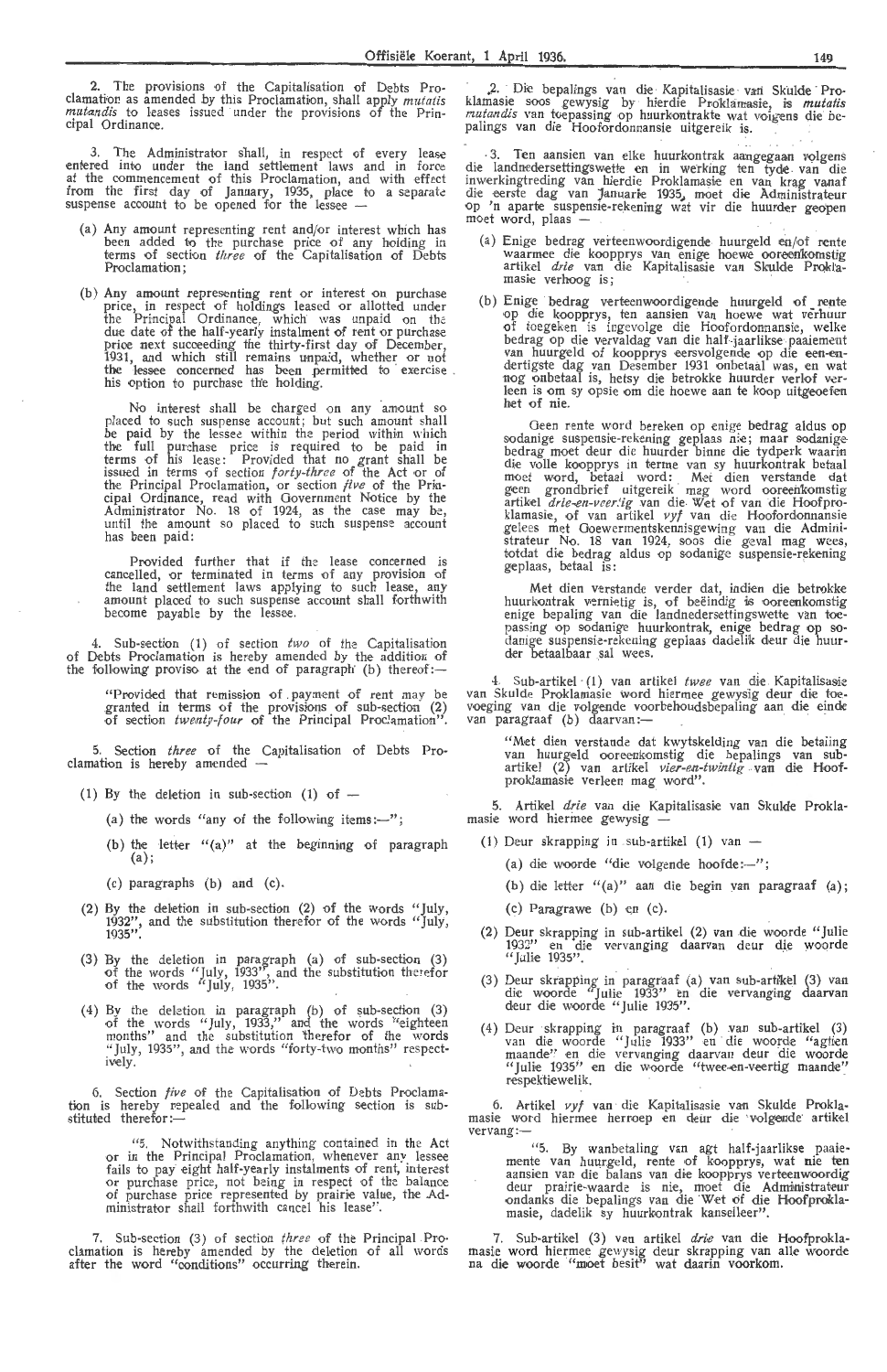8. Notwithstanding anything contained in any land settle-<br>ment law or in the Capitalisation of Debts Proclamation, the prairie value of a holding, as defined in the Capitalisation of Debts Proclamation, may be paid at the option of the lessee at any time during the period within which the full purchase price is required to be paid in terms of the lease and in any instalments;

Provided that no grant shall be issued, as stated in section *three,* until the full prairie value as aforesaid nas been paid.

9. Save as in the next succeeding section provided and notwithstanding anything contained in the land settlement<br>laws, the rate of interest payable on any advance under such laws, which is made on or after the first day of July, 1935, shall be four *per cent per annum*.

10. Notwithstanding anything contained in any land settlement law, any advance granted to an Angola Settler under<br>any land settlement law shall be free of interest during the<br>first seven years of such settler's lease.

11. Notwithstanding anything contained in the Transfer Duty Consolidation and Amendment Ordinance, 1935 (Ordinance No. 23 of 1935 ), when immovable property is sold to purchasers under the provisions of the land settlement laws of the Territory, transfer duty shall not become due and payable until a Crown Grant is issued to such purchaser or to any cessionary of such purchaser's rights, whether such sale has taken place or takes place before or after the date<br>on which the Transfer Duty Consolidation and Amendment Ordinance, 1935, aforesaid, came into force; provided that<br>where such purchaser or cessionary cedes his rights over such<br>property before a Crown Grant is issued to him, transfer duty in regard to such property shall become due and payable by him as from the date of the agreement to cede.

12. Save in so far as special provision has been made by this Proclamation, leases and Government Grants shall<br>continue to be governed by the provisions of the land settle-<br>ment laws.

13. This Proclamation may be cited as the Land Settlement Law (South West Africa) Further Amendment Proclamation, 1936. GOD SAVE THE KING.

Given under my Hand and the Great Seal of the Union of South Africa at Capetown this seventeenth day of March; One Thousand Nine Hundred and Thirty-six.

> CLARENDON, Governor-General.

By Command of His Excellency the Oovernor-Oeneral-in-Council.

J. B. M. HERTZOG,

#### **PROCLAMATIONS**

#### By HIS HONOUR DAVID GIDEON CONRADIE, ADMINISTRATOR OF SOUTH WEST AFRICA.

No. 7 of 1936.]

WHEREAS it is desirable to amend the law relating to natives in Urban Areas;

NOW THEREFORE, under and by virtue of the powers in me vested, I do hereby proclaim, declare and make known as follows:-

1. Sub-section (2) of section *sixteen* of the Natives (Urban Areas) Proclamation, 1924 (Proclamation No. 34 of 1924), as amended by section five of the Natives (Urban Areas) Amendment Proclamation, 1932 (Proclamation No. 4 of 1932), is hereby further amended by the deletion of the words -- "adjudge him to be an idle or disorderly person and" - occurring therein.

2. This Proclamation may be cited for all purposes as the Natives (Urban Areas) Amendment Proclamation, 1936.

#### GOD SAVE THE KING.

Oiven 'Under my hand and seal at Windhoek this 23rd day of March, 1936.

D. 0. CONRADIE, *Administrator.*  8. Ondanks die bepalings van die landnedersettingswet<br>of die Kapitalisasie van Skulde Proklamasie kan die prairiewaarde van 'n hoewe, soos omskrewe in die Kapitalisasie van Skulde Proklamasie, volgens die opsie van die huurder te eniger tyd gedurende die tydperk waarin die volle koopprys betaal moet word ooreenkomstig die huurkontrak en in enige paaiemente betaal word;

Met dien verstande dat geen grondbrief uitgereik word nie, soos in artikel *drie* vermeld, totdat die volle prairie-waarde soos voormeld betaal is.

9. Behalwe soos in die eersvolgende artikel bepaal en ondanks die bepalings van die landnedersettingswette, is die rentekoers betaalbaar op enige voorskot rolgens sodanige wette wat op of na die eerste dag van Julie 1935, verstrek is, vier *persent per jaar*.

10. Ondanks die bepalings van enige landnedersettingswet, is enige voorskot aan 'n Angola-setlaar verleen volgens<br>enige landnedersettingswet vry van rente gedurende die eerste sewe jaar van sodanige setlaar se huurkontrak.

11. Ondanks die bepalings van die Ordonnansie betreffende die Konsolidasie en Wysiging van Hereregte 1935 (Ordonnansie No. 23 van 1935) wanneer onroerende eiendom aan kopers ingevolge die bepalings van die Landnedersettingswette van die Gebied verkoop is, is hereregte nie verskuldig en betaalbaar nie totdat 'n Kroongrondbrief aan<br>sodanige koper of enige sessionaris van sodanige koper se regte uitgereik is, hetsy sodanige verkoop plaasgevind het of plaasvind voor of na die datum waarop die Ordonnansie betreffende die Konsolidasie en Wysiging van Hereregte 1935<br>soos voormeld, in werking getree het: Met dien verstande dat wanneer sodanige koper of sessionaris sy regte oor sodanige eiendom sedeer voordat 'n Kroongrondbrief aan hom uitgereik is, is hereregte ten aansien van sodanige eiendom verskuldig en betaalbaar deur horn vanaf die datum van di•e ooreenkoms om te sedeer.

12. Afgesien van die besondere bepalings van hierdie Proklamasie, moet huurkontrakte en Goewermentsgrondbriewe<br>verder gereël word ooreenkomstig die bepalings van die<br>Landnedersettingswette.

13. Hierdie Proklamasie kan aangehaal word as die Landnedersettingswet (Suidwes-Afrika) Verder Wysigings-proklama sie 1936.

#### GOD BEHOEDE DIE KONING.

Gegee onder my Hand en die Grootseël van die Unie van Suid-Afrika te Kaapstad op hede die sewentiende dag van<br>Maart Eenduisend Negehonderd ses-en-dertig.

CLARENDON,

Goewerneur-Generaal.

Op las van Sy Eksellensie die Goewerneur-Generaal-in-Rade.

J, B. M, HERTZOG.

#### **PROKLAMASIES**

VAN SY EDELE DAVID GIDEON CONRADIE, ADMINISTRATEUR VAN SUIDWES-AFRIKA.

#### No. 7 van 1936.]

NADEMAAL dit wenslik is om die wet met betrekking<br>tot naturelle in stedelike Gebiede te wysig;

SO IS DIT dat ek, op grond van en kragtens die bevoegdhede aan my verleen, hiermee proklameer, verklaar<br>en bekend maak, as volg :-

1. Subartikel (2) van artikel *sestlen* van "De Naturellen (Stedelike Oebieden) Proklarnatie 1924" (Proklamasie No. 34 van 1924), soos gewysig deur artikel *vyf* van die Naturelle (Stedelike Gebiede) Wysigingsproklamasie 1932 (Proklamasie No. 4 van 1932), word hiermee verder gewysig deur skrap-<br>ping van die woorde -- "hem verklaren een luie of wanordelike persoon te zijn en" - wat daarin voorkom.

2. Hierdie Proklamasie kan vir alle doeleindes aangehaal word as die Naturelle (Stedelike Gebiede) Wysigingsproklamasie 1936.

## GOD BEHOEDE DIE KONING.

Oegee onder . my hand en see! te Windhoek hierdie 23ste dag van Maart 1936.

D, 0. CONRADIE, *Administrateur.*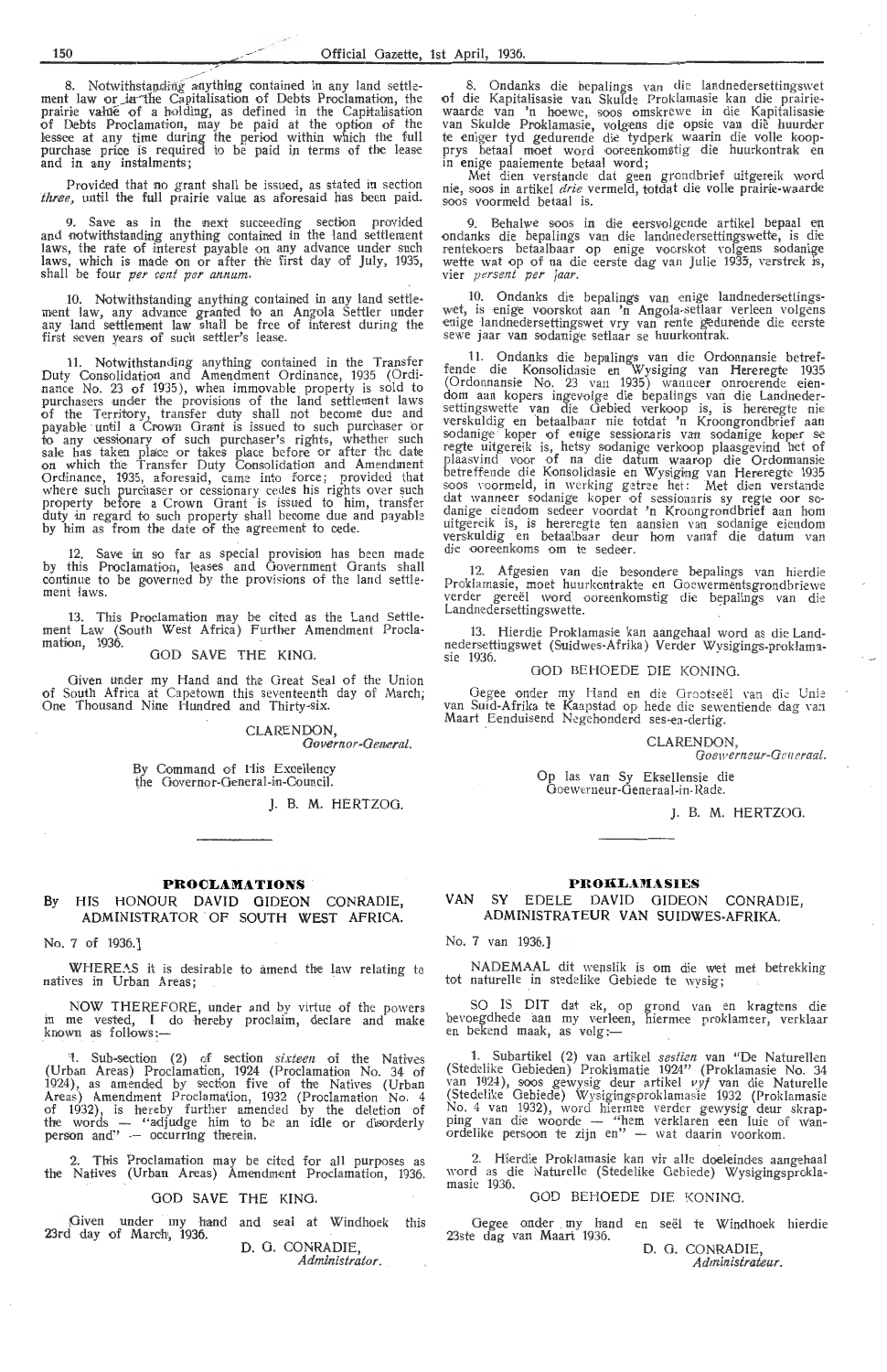No. 8 of 1936.]

WHEREAS it is desirable to repeal the Prevention of Concealment of Birth! Proclamation, 1921;

NOW THEREFORE, under and by virtue of the powers in me vested, I do hereby proclaim, declare and make known th'at the Prevention of Concealment of Birth Proclamation, 1921 (Proclamation No. 18 of 1921), shall be and<br>is hereby repealed.

#### GOD SAVE THE **KING.**

Given under my hand and seal at Windhoek this 25th day of March, 1936. D. G. CONRADIE,

*Administrator.* 

*l* 

# No. 9 of 1936.] Repreaked by Act glaces

WHEREAS it is desirable to provide for the enforcement of the support of indigent natives by relatives/legally liable to maintain them;

NOW THEREFORE, under and by virtue of the powers in me vested, I do hereby proclaim, de*f*tlare and make known as follows:—

1. In this Proclamation-

- "Native" shall mgan any person one fof whose parents is a member of some aboriginal race or tribe of Africa;<br>and
- *I*  "Native affairs officer" shall mean al' magistrate, a nath·e commissioner, an assistant native/commissioner, or an officer in charge of native affairs.

2. Whenever it shall appear to  $\stackrel{\frown}{\phantom{}}$  native affairs officer<br>that an indigent native is being neglected by a relative who<br>is liable in terms of native law and custom, by himself or<br>with others for the maintenance such relative is resident within his jurisdiction, such native affairs officer may hold an enquir $\hat{\mathbf{y}}$  into the matter.

3. (1) At such enquiry such native affairs officer may summon to his assistance to act  $\lim_{n \to \infty}$  an advisory capacity any two natives, who are in his opithion qualified to assist him,<br>in regard to native law and gustom, or in regard to any<br>other matter incidental thereto?<br>(2)

(2) The proceedings at  $\oint$  inch enquiry are to be of an informal nature, and need not be governed by the rules of evidence applicable to courts, for law:

Provided that the native who is being charged shall receive such notice of the  $\#$  ate of the enquiry as he would have been entitled to had<sup>4</sup> a summons been issued against him out of a native commissioner's court;

Provided further that the said native shall have full opportunity of presenting his case to the presiding officer, and of questioning any/ witnesses that may come forward;

And provided further that the presiding officer shall take a full record of the proceedings in writing, which shall be filed of record in the native affairs office of the district concerned.<br>concerned. *<u>i</u>* Ii

 $\frac{1}{\sqrt{2}}$ . As a result  $\frac{1}{6}$  of such enquiry the presiding native affairs officer may make such order as he may deem fit to ensure that the relative concerned contributes to the maintenance of the indigent.

5. Any nativ<sup>3</sup> who fails to comply with such order shall be guilty of an offence and liable on conviction to a fine not exceed ing £10 or, in default of payment, to imprisonment with  $\sigma$  without hard labour for a period not  $\epsilon$ xceeding three $\int$  months;

Provided  $\sharp$  hat it shall be a sufficient defence to any charge under  $\sharp$  this section, if it shall be made to appear to the court before whom the charge is brought that the said order *j*vas unreasonable, ill-founded or incorrect;

Provide $\oint$  further that the said court may amend or set aside such forder, and that thereafter there shall be no further appleal against such order so amended;

And  $\dot{\text{p}}$ rovided further that any contravention of such order so amended shall be deemed to be a contravention of this spection.

 $\hat{\phi}$ .  $\hat{\phi}$  copy of the proceedings and order at an enquiry certified<sup>1</sup> as correct by the proper native affairs officer  $shall$  be receivable in evidence in any case in which a native is chatged with a contravention of the preceding section. No. 8 van 1936.]

NADEMAAL dit wenslik is om die "Voorkoming van Verzwijging van Geboorte Proklamatie 1921" te herroep;

SO IS DIT dat ek, op grond en kragtens die bevoegdhede aan my verleen, hiermee proklameer, verklaar en bekend maak dat die "Voorkoming van Verzwijging van Creboorte Proklamatie 1921" (Proklamasie No. 18 van 1921) hierroep is en hiermee herroep word.

#### GOD BFHOEDE DIE KONING.

Gegee onder my hand en seël te Windhoek 25ste dag van Maart 1936.

D. 0. CONRADIE, *Administrateur.*  1036.

No. 9 van 1936.]

NADEMAAL dit wenslik is om voorsiening te maak vir die handhawing van ondersteuning van b¢hoeftige naturelle<br>deur familielede wat wettiglik verantwoordelik is om hulle te onderhou;

SO IS DIT dat ek, op grond van en kragtens die bevoegdhede aan my verleen, hiermee proklameer/ verklaar en bekendmaak, as volg :-

1. In hierdie Proklamasie beteken-

"Naturel" iemand van wie een van die ouers tot 'n inboorlingras of stam van Afrika behoor; en

"Naturelle-aangeleenthede amptenaat" 'n magistraat, 'n naturellekommissaris, 'n as~istent natureUekommissaris, of 'n amptenaar belas met naturelle-aangeleenthede.

2. Wanneer dit aan 'n naturelle-aangeleenthede amptenaar blyk dat 'n behoeftige naturel deur 'n familielid vernalatig word wat in terme van naturellewet en gewoonte self of met andere verantwoordelik is vir die onderhoud van so-<br>danige behoeftige naturel, en so 'n familielid is woonagtig binne sy jurisdiksie, mag sodanige naturelle-aangeleenthede amptenaar 'n ondersoek in die saak hou.

3. ( 1) By so 'n ondersoek kan sodanige naturelleaangeleenthede amptenaar enige twee naturelle oproep om<br>hom in 'n adviserende hoedanigheid bystand te bied, wat volgens sy mening bekwaam is om horn te help met betrekkina tot naturellewet en gewoonte, of in verband met enige ander aangeleentheid voortvloeiende uit die saak.

(2) Die verrigtinge by so 'n ondersoek sal van 'n informele geaardheid wees, en 'hoef nie beheers te word deur die bewysleweringsreels wat ih die geregshowe van toepassing is nie:

Met die verstande dat die naturel wat verhoor word sodanige kennisgewing van die datum van ondersoek moet ontvang as waarop hy geregtig sou gewees het indien 'n<br>dagvaarding van die hof van die naturellekommissaris op hom gedien was;

Met die verstande verder dat die vermelde naturel volle geleentheid sal he om sy saak aan die presiderende amptenaar voor te dra, en om enige getuies te ondervra wat in die saak betrokke is; betrokke is;  $\frac{1}{2}$ 

En met die verstande verder dat die presiderende ampte- naar 'n volledige skriftelike \'erslag van die verrigtinge moet maak, wat bewaar moet word in die kantoor van die naturelleaangeleenthede van die betrokke distrik.

.J.. As gevolg \·an sodanige ondersoek kan die presiderende naturelle-aangeleenthede amptenaar so 'n bevel uitvaardig as wat hy mag goedvind om seker te maak dat die betrokke familielid bydra tot die onderhoud van die behoeftige.

5. Enige nature! wat versuim om aan so 'n bevel te voldoen is skuldig aan 'n oortreding en, na skuldigbevinding, blootgestel aan 'n/ boete van hoogstens £10, of, by wan-<br>betaling, aan gevangenisstraf met of sonder harde arbeid vir<br>'n tydperk van hoogstens drie maande;

Met die verstande dat dit 'n voldoende verdediging is teen enige beskuldiging kragtens hierdie artikel, indien dit<br>aan die hof, wat die aanklag verhoor het, blyk dat die vermelde bevel onredelik, ongeg nd of onjuis was;

Met die verstande verder dat  $c$ : vermelde hof sodanige bevel kan wysig of verwerp, en det daarna geen verdere appel teen so 'n aldus gewysigde bevel kan wees nie;

En met die verstande verder dat enige oortreding van so 'n aldus gewysigde bevel geag word 'n oortreding van hierdie artikel te wees.

6. 'n Køpie van die verrigtings en bevel by 'n ondersoek, as korrek deur die behoorlike naturelle-aangeleenthede ampte- naar gewaarmerk, kan in enige saak as bewys aangevoer word, waarin 'n .naturel van 'n oortreding van die voorafgaande artikel beskuldig is.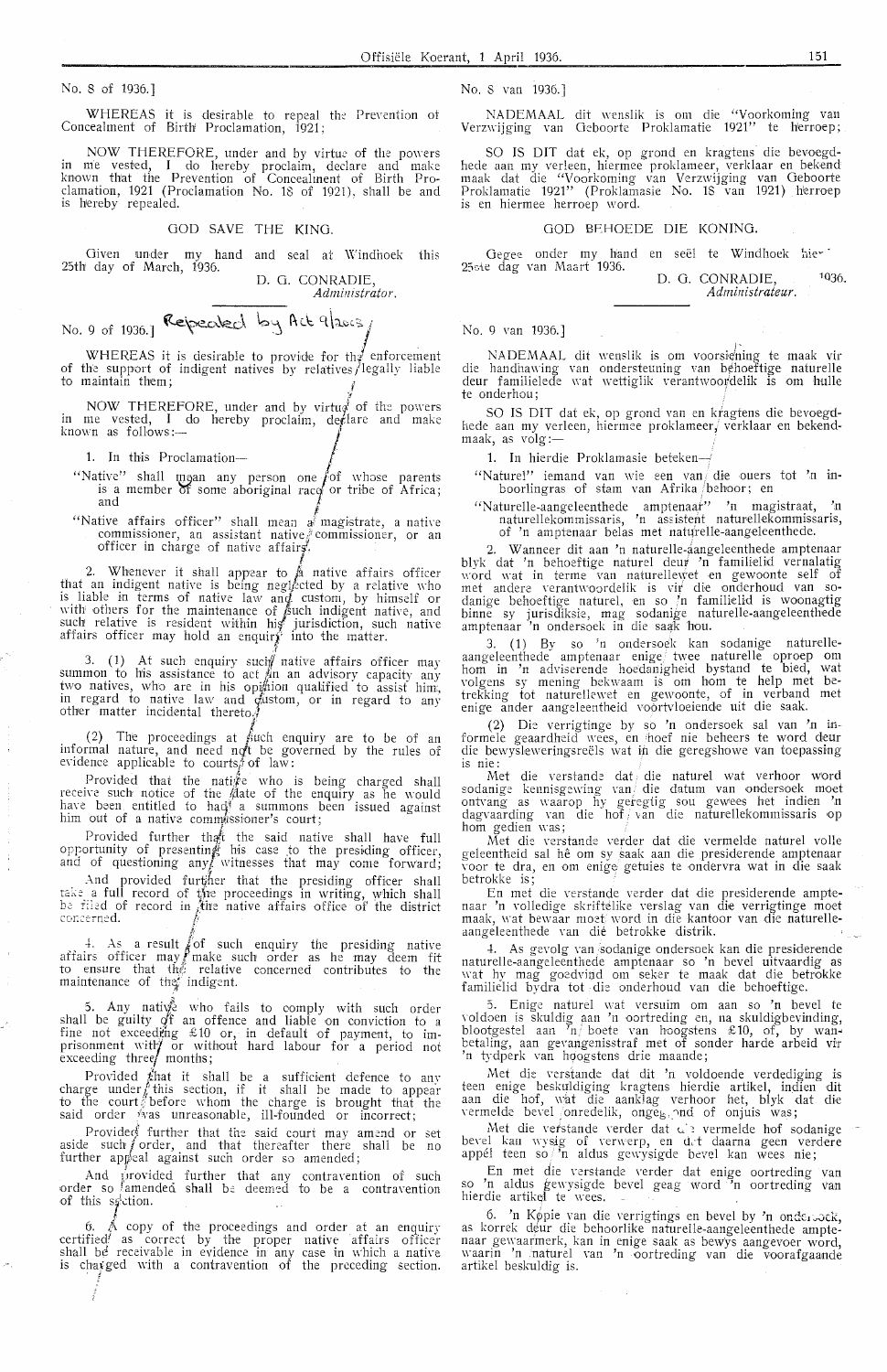The expression "proper native affairs officer" shall mean the officer for the time being in charge of the records of the office where the proceedings concerned are filed of record.

7. Nothing in this Proclamation  $\frac{1}{2}$  contained shall be deemed to affect the provisions of the Wives and Children<br>Protection and Maintenance Ordinance, 1927 (Ordinance No. 16 of 1927), or to relate to matters of maintenance and support that are covered in the sai $\not\!\!\!\!\downarrow$  Ordinance.

8. This Proclamation may be cited for all purposes as the Support of Dependants (Tyatives) Proclamation, 1936.

 $\frac{1}{2}$ la GOD SAVE THE KING.

 $\rm G$ iven under my hand $/$  and seal at Windhoek this 23rd day of March, 1936. D. G. CONRADIE,

Administrator.

No. 10 of 1936.]

WHEREAS it is desirable *to* amend the law relating to grants-in-aid of schools established by private enterprise;

NOW THEREFORE, under and by virtue of the powers in me vested, I do hereby proclaim, declare and make known as follows :-

1. Sub-section (2) of section one hundred and twenty-one of the Education Proclamation, 1926 (Proclamation No. 16 of 1926), is hereby amended by deleting all the words after the words "private enterprise" occurring therein, and substituting therefor the following words

"The conditions governing such grants-in-aid may be prescribed by regulation under the hand of the Administrator."

2. This Proclamation may be cited for all purposes as the Education Amendment Proclamation, 1936.

GOD SAVE THE KING.

Given urider my hand 23rd d ay of March, 1936. and seal at Windhoek this

D. G. CONRADIE, Administrator.

------------------- Die uitdrukking ''behoorlike paturelle-aang,eleenthede amptenaar" beteken die amptenaar yat vir die oomblik die toesig het oor die dokumente van die kantoor waar die betrokke<br>verrigtinge bewaar word. /

7. Niks in hierdie Proklamasie bevat word geag die bepalings van die Vroue- en Kinder-Beskerming en Onderhoud Ordonnansie 1927 (Ordonnaµsie No. 16 van 1927) te be'invloed nie, of betrekking te hê øp onderhouds- en ondersteunings-<br>aangeleenthede wat deur/ die vermelde Ordonnansie gedek<br>word.

8. Hierdie Proklamasie kan vir alle doeleindes aangehaal word as die Ondersteuning van Afhanklikes (Naturelle) Proklamasie 1936. /

GOD BEHOEDE DIE KONING.

Gegee onder my hand en seël te Windhoek hierdie 23ste dag van Maayt 1936. D. G. CONRADIE

Administrafeur .

No. 10 van 1936.]

NADEMAAL dit wenslik is om die wet met betrekking tot hulptoelaes, aan skole deur private onderneming opgerig te wysig; :

SO IS DIT (:lat ek, op grond van en kragtens die bevoegd- hede aan my verleen, hiermee proklameer, verklaar en bekend- maak, as volg :-

1. Sub-artikel (2) van artikel eenhonderd-een-en-twintig van die Onderwys Proklamasie, 1926 (Proklamasie No. 16<br>van 1926) word hiermee gewysig deur skrapping van al die<br>woorde na die woorde "private onderneming opgerig", wat daarin voorkom, en deur die vervanging van die volgende<br>woorde --

"Die voorwaardes wat sodanige hulptoelaes beheers kan voorgeskrywe word deur regulasie onder die naam- tekening van die Administrateur."

2. Hierdie Proklamasie kan vir alle doeleindes aangehaal word as die Onderwys <sup>-</sup>Wysigingsproklamasie 1936.

GOD BEHOF.DE DIE KONING.

Oegee onder my hand en see! te Windhoek hierdie 23ste dag van Maart 1936:

D. G. CONRADIE,<br>*Administrateur*.

# **Government Notices.**

The following Government Notices are published for general information.

F. P. COURTNEY CLARKE, Secretary for South West Africa.

Office of the Administrator, Windhoek,

#### NATURALIZATION.

The correct name of the following entry in the list published under Government Notice No. 30 of the 16th March, 1927, of subjects of the late enemy powers, who have become naturalized as British subjects in terms of the pro-<br>visions of sub-section (1) of section two of the South West Africa Naturalization of Aliens Act, 1924 (No. 30 of 1924), is as published hereunder and not as appearing in the Schedule to the said Oovemment Notice:-

KRIESSBACH, Johs Laes Wilhelm Bernhard.

It is hereby notified  $t\infty$  general information that No. 2 of the conditions, subject to which Government Veterinary Ufficers in possession of motor transport may render assistance in connection with non-scheduled diseases, which conditions are contained in Government Notice No. 28 dated the 28th January, 1936, is withdrawn and the following substituted **therefor:-**

Die volgende Ooewermentskermisgewings word vir algegemene informasie gepubliseer.

Goewermentskennisgewings.

F. P. COURTNEY CLARKE, Sekretaris vir Suidwes-Afrika.

' \  $\int$ 

Kantoor van die Administrateur, **Windhoek,** 

No. 52.] [20th March, 1936. No. 52.] [20 Maart 1936.

#### NATURALISASIE.

Die korrekte naam van die volgende inskrywing op die lys, gepubliseer kragtens Goewermentsken nisgewing No. 30<br>van die 16de Maart 1927 van onderdane van die gewese vyandelike moonthede, wat as Britse onderdane genaturaliseer<br>is ooreenkomstig die hepalings van sub-artikeJ (1) van Artikel twee van "De Zuidwest-Afrika Naturalisatie van Vreemdelingen Wet 1924" (Wet No. 30 van 1924), is soos hieronder gepubliseer en nie soos dit in die Bylae van die vermelde Goewer-<br>mentskennisgewing verskyn nie:—

KRIESSBACH, Johannes Wilhelm Bernhard.

No. 53.] [ 20th March, 1936. No. 53.] [ 20 Maart 1936.

ب<sup>4</sup>.<br>Hiermee word vir algemene inligting bekendgemaak dat No. 2 van die voorwaardes, waaronder Staatsveeartse wat in besit van motor transport is, hulp mag verleen in verband met nie-geproklameerde siektes, welke voorwaardes bevat is in Goewermentskennisgewing No. 28 gedagteken die 28ste Januarie 1936, teruggetrek en deur die volgende vervang<br>word:—

 $\overline{N}$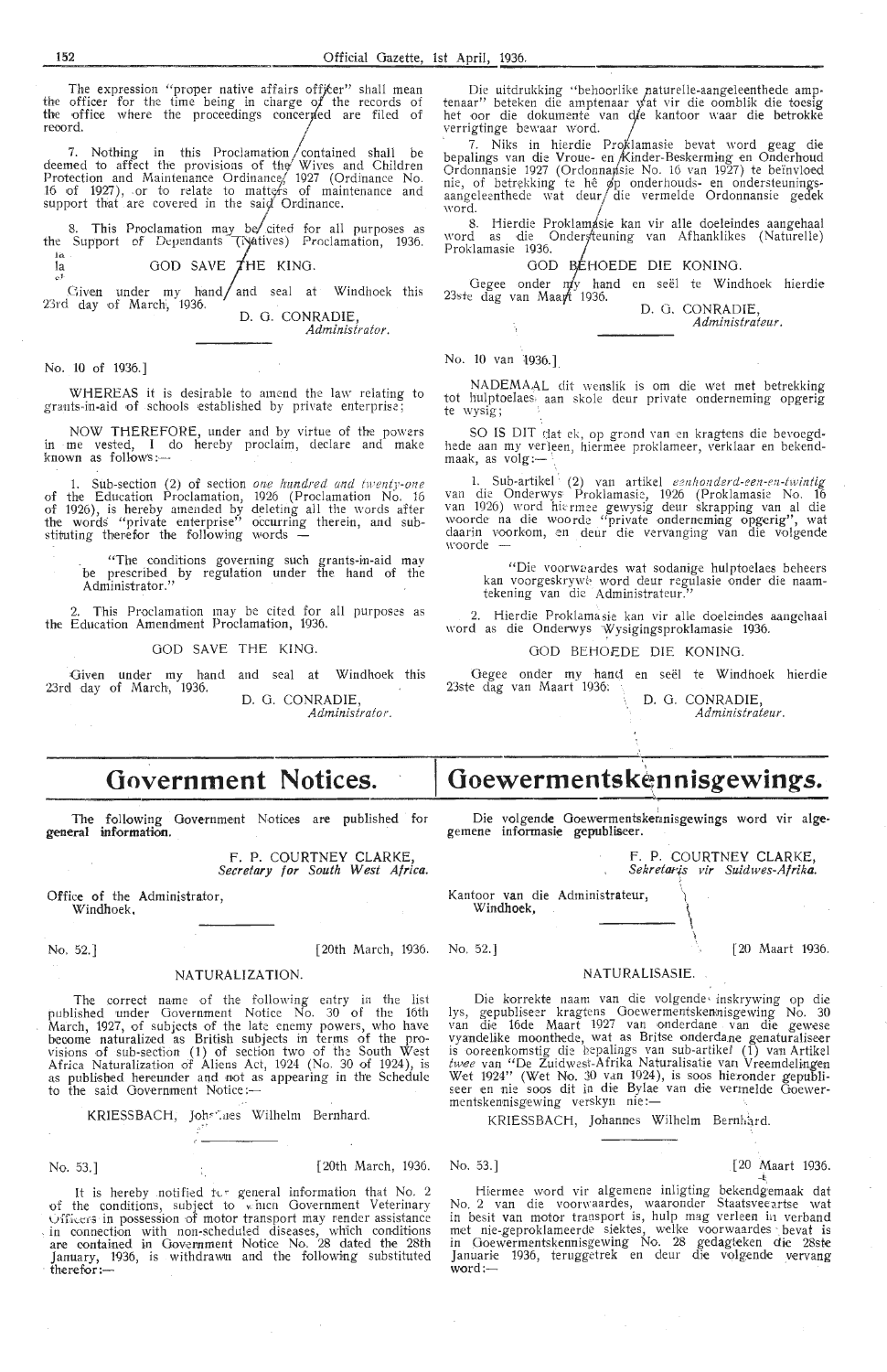In urban areas, where no private Veterinary practitioner is in practice, Government Veterinary Officers may render assistance in cases of non-scheduled diseases or sporadic ailments on payment of a charge for mileage calculated at the rate of 9d. per mile for each professional visit from their headquarters or such other place where they may be engaged on duty, with a minimum charge of 5/ -. The charge for mileage will include both the forward and return journeys from their headquarters or such other place where they may be engaged on duty.

#### No. 54.] [20th March, 1936. No. 54.] [20 Maart 1936.

#### DAIRY INDUSTRY: APPOINTMENT OF MEMBER OF CONTROL BOARD.

The Administrator has been pleased, in terms of section *two* ( 1) ( d) of the Dairy Industry Control Ordinance, 1931 (Ordinance No. 16 of 1931), to appoint Mr. PIETER JA-COBUS CLOETE of Hohenhorst, District of Windhoek, as<br>the Farm Dairy Buttermakers' Representative on the Dairy Industry Control Board, for a period of two yeus as from the 1st day of January, 1936.

No. 55.] [20th March, 1936. No. 55.] [20 Maart 1936.

DAIRY INDUSTRY: POWERS OF EXPORT COMMITTEE.

Whereas the Dairy Industry Control Board, established<br>by Proclamation No. 45 of 1931, under and by virtue of<br>section *one* of the Dairy Industry Control Ordinance, 1931, has appointed out of its members, with the consent of the Administrator, a committee to be known as the Export Committee in terms of sub-section  $(1 + \sigma f)$  section ten of the Dairy Industry Control Ordinance aforesaid;

Now therefore, it has pleased the Administrator, under and by virtue of the powers in him vested by sub-section (1) of section *ten* and by section *forty-eight* of the Dairy Industry Control Ordinance aforesaid to make the following regulations

#### REGULATIONS.

The Export Committee of the Dairy Industry Control Board shall have power to make export determinations relating to the quantity of butter and cheese to be exported from South West Africa from time to time.

2. A majority of the members ·of the said Committee shall form a quorum.

No. 56.] [ 21st March, 1936. No. 56.] [21 Maart 1936.

The Administrator has been pleased to make the following appointment:--

.\i.l'RREL HARDING BARLOW to be Magistrate for the district of Keetmanshoop, vice Mr. M. du T*. v*an<br>Niekerk transferred, with effect from the 8th March, 1936.

No. 57.] [ 21st March, 1936.

The Administrator has been pleased, under the powers conferred upon him by sub-section (2) of Section *four* of the Native Administration Proclamation, 1928 (Proclamation No. 15 of 1928) to appoint the following officer as Native Commissioner for the area set opposite his name, with effect from the date specified:-

| Name.                     | Area for which<br>appointed.             | Date.       |
|---------------------------|------------------------------------------|-------------|
| MURREL HARDING<br>BARLOW. | Magisterial district<br>of Keetmanshoop. | $8/3$ 1936. |

No. 58.]

## [24th March, 1936.

## ROYALTY REGULATIONS.

The Administrator has been pleased under and by virtue of the powers vested in him by Sections *sixty-four* and *ninety-*<br>*six* of the Imperial Mining Ordinance for German South West Africa of the eighth day of August, 1905, as amended from time to time,

2. In stedelike gebiede waar geen private veearts praktiseer nie, mag Staatsveeartse hulp verleen 1n ge-valle van nie-geproklameerde of sporadiese siektes teen betaling van 'n fooi vir die afstand afgde bereken teen 9d. per myl vir elke professionele besoek van hul hoofkwartier of 'n ander plek waar hulle op diens mag wees, met 'n minimum van 5/-. Die betaling vir die afstand afgelê moet :geskied sowel vir die heen- as die<br>terugreis van hul hoofkwartier of die ander plek waar<br>hulle op diens mag wees.

## SUIWELNYWERHEID: AANSTELLING VAN LID VAN DIE RAAD VAN TOESIG.

Dit het die Administrateur behaag om, ooreenkomstig artikel *twee* (1) (d) van die Ordonnansie op die Beheer van<br>die Suiwelnywerheid 1931 (Ordonnansie No. 16 van 1931), Mnr. PIETER JACOBUS CLOETE van Hohenhorst, Disfrik Windhoek, as die Verteenwoordiger van Plaasmelkery-bottermakers op die Raad van Toesig, vir 'n tydperk van twee jare vanaf die 1ste dag van Januarie 1936, aan te stel.

SUIWELNYWERHEID: -BEVOEODHEDE VAN UITVOER KOMITEE.

Nademaal die Raad van Toesig op die Suiwelnywerheid, opgerig kragtens Proklamasie No. 45 van 1931, ingevolge<br>en kragtens artikel *een* van die Ordonnansie op die Beheer<br>van die Suiwelnywerheid 1931, aangestel het vanuit sy lede, met die goedkeuring van die Administrateur 'n komitee wat bekend sal wees as die Uitvoer Komitee ooreenkomstig subartikel (1) van artikel *tien* van die Ordonnansie op die Beheer van die Suiwelnywerheid soos voormeld;

So is dit dat dit die Administrateur behaag het, ingevolge en kragtens die bevoegdhede aan horn verleen deur sub-artikel (1) van artikel *tien* en deur artikel *agt-en-veertig*:<br>van die Ordonnansie op die Beheer van die Suiwelnywerheid van die Ordonnansie op die Beheer van die Suiwelnywerheid<br>soos voormeld, om die volgende regulasies op te trek ---

#### REOULASIES.

1. Die Uitvoer Komitee van die Raad van Toesig op die Suiwelnywerheid het die bevoegdheid om uitvoer bepalings te maak wat betrekking het op die hoeveelheid botter en kaas wat van Suidwes-Afrika van tyd tot tyd uitgevoer mag word.

2. 'n Meerderheid van die lede van die vermelde Komitee vorm 'n kworum.

Dit het die Administrateur behaag om die volgende aan-<br>stelling te maak :-

MURREL HARDING BARLOW om Magistraat vir die distrik Keetmanshoop te wees in die plek van Mnr. M. du T. van Niekerk, wie verplaas is, met ingang vanaf die Sste Maart 1936.

### No. '57.] [21 Maart 1936.

Dit hiet die Administrateur behaag kragtens die bevoegdhede aan hom verleen ooreenkomstig sub-artikel (2) van<br>artikel *vier* van die Naturelle-Administrasie Proklamasie 1928 (No. 15 van 1928) die volgende amptenaar as Naturelle Kommissaris vir die gebied wat teenoor sy naam geskrywe is,<br>met ingang vanaf die gespesifiseerde datum aan te stel:—

| Naam.                     | Gebied waarvoor<br>aangestel.        | Datum.       |
|---------------------------|--------------------------------------|--------------|
| MURREL HARDING<br>BARLOW. | Magistraatsdistrik,<br>Keetmanshoop. | $8/3/1936$ . |

### No. 58.]

[24 Maart 1936.

#### REGULASIES BETREFFENDE HUURTOL.

Dit het die Administrateur behaag om ingevolge en kragtens die bevoegdhede aan hom verleen deur artikels vier-ensestig en ses-en-neëntig van die Keiserlike Mynordonnansie vir Duits Suidw,es-Afrika van die agste dag van Augustus 1905, soos van tyd tot tyd gewysig,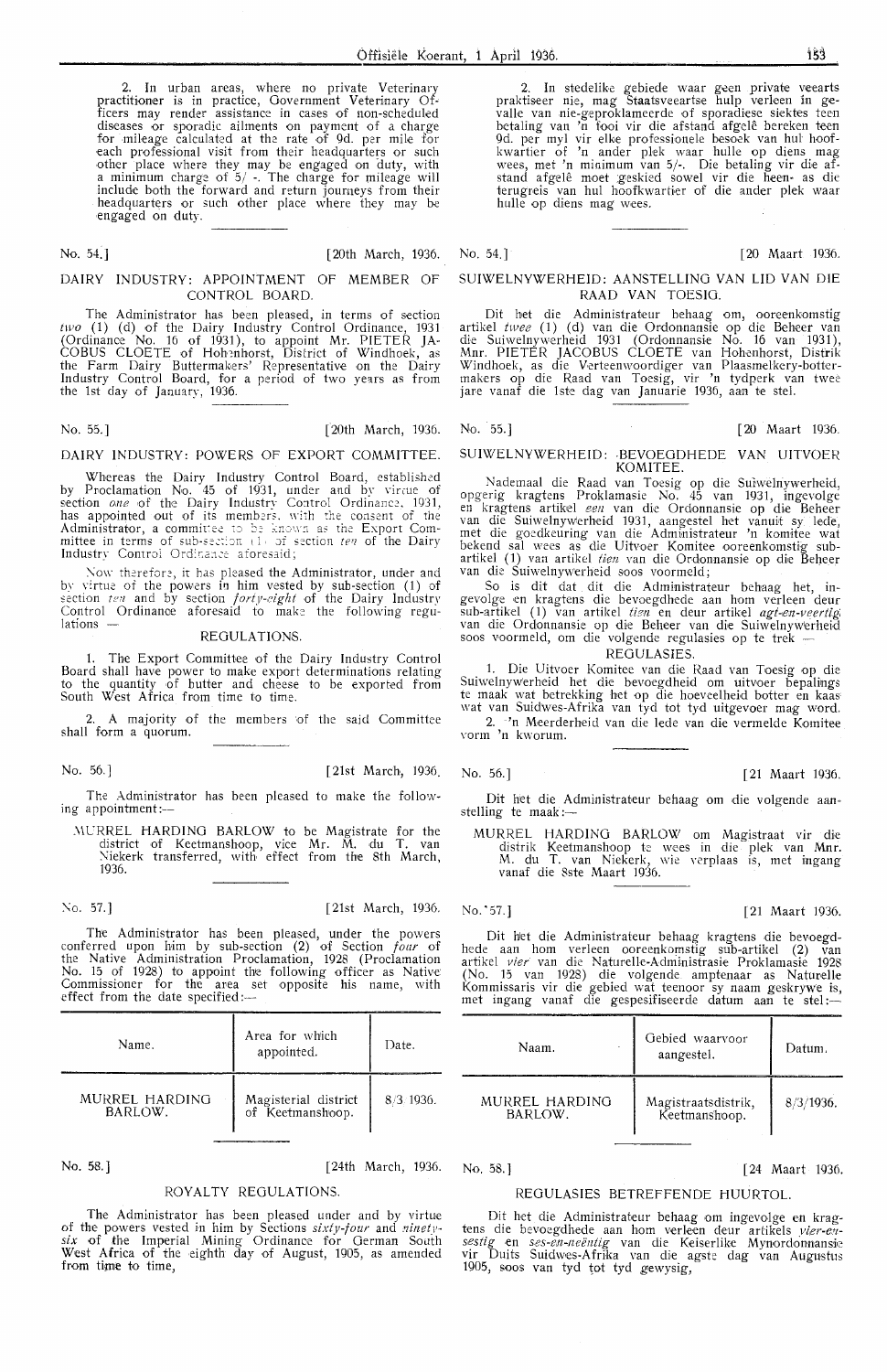- (a) to suspend the royalty payable on lithium ore in terms of Government Notice No. 81 of 25th June, 1934, as amended by Government Notice No. 6 of 2nd January, 1935, as from the first day of April, 1936, until the thirty-first day of December, 1936, and
- (b) to fix the royalty payable on cadmium at  $1\%$  on the gross proceeds as defined in Government Notice No. 81 dated the 25th clay of June, 1934, as from the first day of April, 1936.

## ROADS AND OUTSPANS ORDINANCE, 1927:

### APPOINTMENT OF RETURNING OFFICERS FOR THE DISTRICT OF AROAB.

The Administrator has been pleased in terms of section thirteen of the Roads and Outspans Ordinance, 1927, to appoint the undermentioned gentlemen to act as Returning Officers for the wards in the district of Aroab, as defined in the Schedule to Proclamation No. 13 of 1927, set opposite their respective names:-

| 1. James Pieter Mocke                 |  |  |  | Ward No. 1. |  |
|---------------------------------------|--|--|--|-------------|--|
| 2. Jacobus Nicolaas Johannes Pieterse |  |  |  | Ward No. 2. |  |

- 3. WiHem Ferdinand Meyer Ward No. 3.
- 4. Johannes Petrus Ne! . Ward No. 4.

#### ROADS AND OUTSPANS ORDINANCE, 1927:

#### APPOINTMENT OF RETURNING OFFICERS FOR THE DISTRICT OF BETHANIE.

The Administrator has been pleased in terms of section thirteen of the Roads and Outspans Ordinance, 1927, to appoint the undermentioned gentlemen to act as Returning Officers for the wards in the district of Bethanie, as defined in the Schedule to Proclamation No. 12 of 1927, set opposite their respective names:-

| 1. Albert Thorius                                                  |               | Ward No. 1.   |
|--------------------------------------------------------------------|---------------|---------------|
| 2. Douw Gerbrand Potgieter                                         |               | Ward No. 2.   |
| 3. Paul Pfeifer<br>the contract of the contract of the contract of | $\sim$ $\sim$ | . Ward No. 3. |
| 4. Izak Petrus Stevn                                               |               | . Ward No. 4. |

No. 61.J [24th March, 1936. No. 61.J [24 Maart 1936.

### ROADS AND OUTSPANS ORDINANCE, 1927:

#### APPOINTMENT OF RETURNING OFFICERS FOR THE DISTRICT OF KEETMANSHOOP.

The Administrator has been pleased in terms of section thirteen of the Roads and Outspans Ordinance, 1927, to appoint the undermentioned gentlemen to act as Returning<br>Officers for the wards in the district of Keetmanshoop, as<br>defined in the Schedule to Proclamation No. 26 of 1927, set opposite their respective names:-

| 1. George William Fuller       |  | Ward No. 1. |
|--------------------------------|--|-------------|
| 2. Cornelius Johannes Heunis.  |  | Ward No. 2. |
| 3. Johan Christoffel Landsberg |  | Ward No. 3. |
| 4. Joel Johannes Scherman      |  | Ward No. 4. |

## No. 62.] **Example 2.1 Example 2.5** March, 1936. No. 62.] **No. 62.** [25 Maart 1936.

Under and by virtue of the powers in him vested by sub-section (1) (e) of section *nineteen* and sub-section (1) of section twenty-three of the Native Administration Proclamation, 1928 (Proclamation No. 15 of 1928), the Administrator has been pleased to make the following regulations:

BOOKS AND ACCOUNTS TO BE KEPT BY CERTAIN PERSONS HAVING FINANCIAL DEALINGS WITH NATIVES.

1. (1) Any person who, in connection with the flotation, formation, promotion or in the ordinary course of business of any company or of any trading, co-operative benefit or friendly society or association or of any organisation of a cognate nature, solicits, collects, receives or causes to

- (a) om die huurtol te skors wat betaalbaar is op litium-erts in terme van Ooewermentskennisgewing No. 81 van 25 Junie 1934, soos gewysig deur Goewermentskennisgewing No. 6 van 2 Januarie 1935, vanaf die eerste dag van April 1936 tot die een-en-dertigste dag van Des-ember ·1936, en
- (b) om die huurtol wat op kadmium betaalbaar is, vas te stel op 1% op die bruto opbrings soos omskrewe in Ooewermentskennisgewing No. 81 gedagteken die 25ste dag van Junie 1934, vanaf die eerste dag van<br>April 1936.

No. 59.] [24th March, 1936. No. 59.] [24 Maart 1936.

#### PAAIE EN UITSPANPLEKKE ORDONNANSIE 1927:

#### BENOEMING VAN STEMOPNEMERS VIR DIE DISTR!K VAN AROAB.

Dit het die Administrateur behaag om, ooreenkomstig artikel *dertien* van die Paaie en Uitspanplekke Ordonnansie 1927, die hierondergenoemde here te benoem as stemop-<br>nemers vir die wyke in die distrik van Aroab, soos in die Bylae van Proklamasie No. 13 van 1927 bepaai, en soos respektidlik teenoor hulle name aangedui is:-

| 1. James Pieter Mocke                 |                                                                                                                                                                                                                                   | . Wyk No. 1. |
|---------------------------------------|-----------------------------------------------------------------------------------------------------------------------------------------------------------------------------------------------------------------------------------|--------------|
| 2. Jacobus Nicolaas Johannes Pieterse |                                                                                                                                                                                                                                   | . Wyk No. 2. |
| 3. Willem Ferdinand Meyer             | and the company                                                                                                                                                                                                                   | $Wyk$ No. 3. |
| 4. Iohannes Petrus Nel .              | $\mathbf{r}$ . The set of the set of the set of the set of the set of the set of the set of the set of the set of the set of the set of the set of the set of the set of the set of the set of the set of the set of the set of t | . Wyk No. 4. |

## No. 60.] [24th March, 1936. No. 60.] [24 Maart 1936.

#### PAAIE EN UITSPANPLEKKE ORDONNANSIE 1927:

#### BENOEMING VAN STEMOPNEMERS VIR DIE DJSTRIK **VAN BETHANIE.**

Dit het die Administrateur behaag om, ooreenkomstig artikel *dertien* van die Paaie en Uitspanplekke Ordonnansie 1927, die hierondergenoemde here te benoem as stemop-<br>nemers vir die wyke in die distrik van Bethanie, soos in die Bylae van 'Proklamasie No. 12 van 1927 bepaal, en soos respektieflik teenoor hulle name aangedui is:-

| 1. Albert Thorius          |                          |                          |  | . Wyk No. 1. |  |
|----------------------------|--------------------------|--------------------------|--|--------------|--|
| 2. Douw Gerbrand Potgieter |                          |                          |  | . Wyk No. 2. |  |
| 3. Paul Pfeifer.<br>$\sim$ | <b>Contract Contract</b> | <b>Contract Contract</b> |  | $Wyk$ No. 3. |  |
| 4. Izak Petrus Steyn       |                          |                          |  | $Wyk$ No. 4. |  |

#### PAAIE EN UITSPANPLEKKE ORDONNANSIE 1927:

#### BENOEMING VAN STEMOPNEMERS VIR DIE DISTRIK VAN KEETMANSHOOP.

Dit het die Administrateur behaag om, ooreenkomstig artikel *dertien* van die Paaie en Uitspanplekke Ordonnansie 1927, die hierondergenoemde here te benoem as stemop-<br>nemers vir die wyke in die distrik van Keetmanshoop, soos in die Bylae van Proklamasie No. 26 van 1927 bepaal, en soos respektieflik teenoor hulle name aangedui is:-

| 1. George William Fuller.       |  | $Wyk$ No. 1. |
|---------------------------------|--|--------------|
| 2. Cornelius Johannes Heunis    |  | $Wyk$ No. 2. |
| 3. Johan Christoffel Landsberg. |  | Wyk No. 3.   |
| 4. Joel Johannes Scherman       |  | . Wyk No. 4. |

Ingevolge en kragtens die bevoegdhede aan hom verleen deur sub-artikel (1) (e) van artikel *neëntien* en sub-artikel (1) van artikel drie-en-twintig van die Naturelle-administrasie Proklamasie 1928 (Proklamasie No. 15 van 1928), het dit die Administrateur behaag om die volgende regulasies op te<br>trek:—

BOEKE EN REKEN!NGS MOET GEHOU WORD DEUR SEKERE PERSONE, WAT FINANSIËLE SAKE MET NATURELLE HET.

1. (1) Iedereen wat, in verband met die flotasie, for-<br>masie, bevordering of in die gewone loop van besigheid van 'n maatskappy, of 'n handels, koöperatiewe of onderlinge hulpvereniging of genootskap of 'n organisasie van verwante aard, van 'n naturel 'n bydrae, premie, subskripsie of skenking,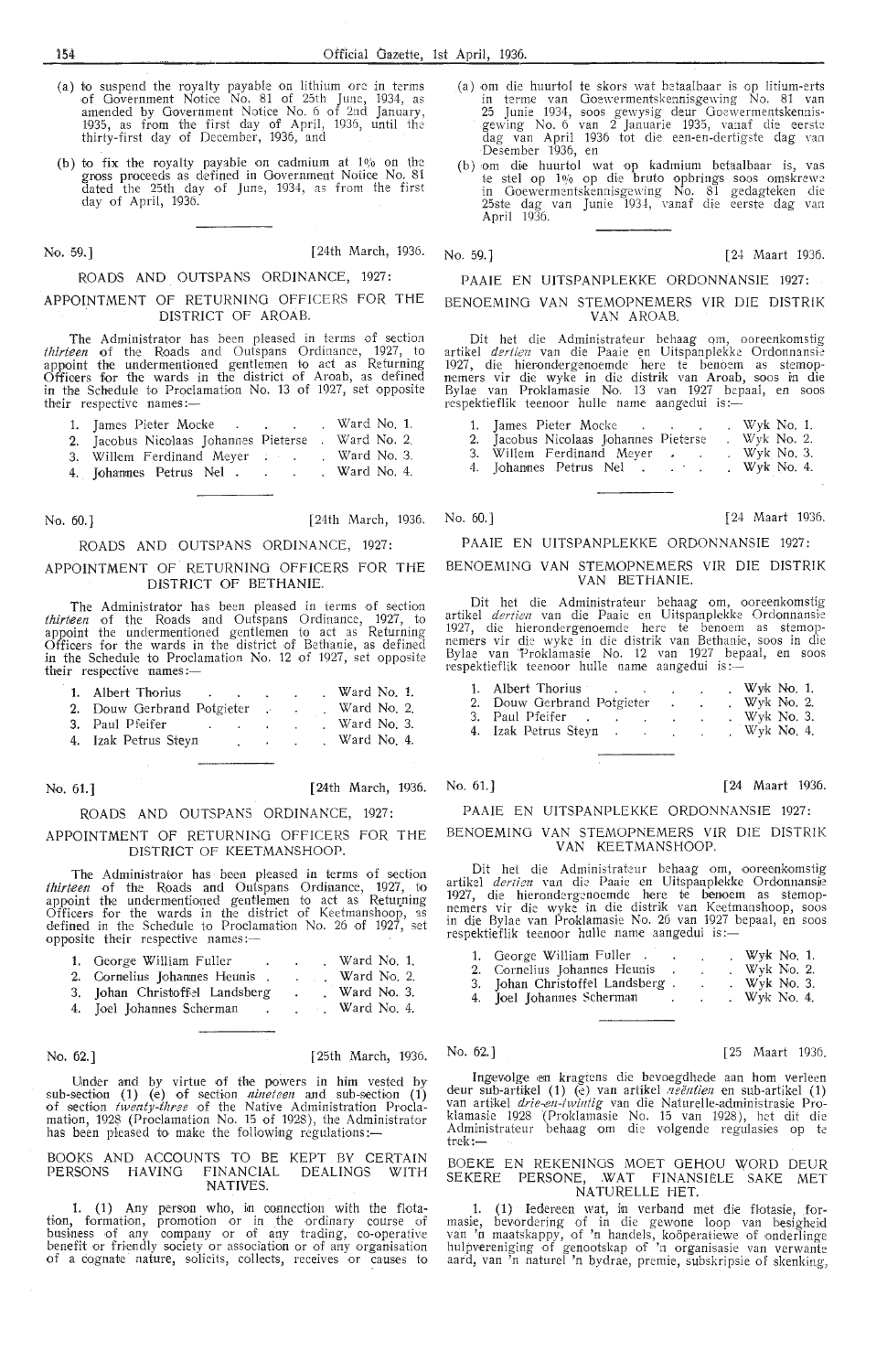be solicited, collected or received from any native any con-<br>tribution, premium, subscription or donation, whether in cash<br>or in kind, shall keep such books and accounts as will show<br>a clear and correct record of the trans

(2) Any person who for any purpose whatever solicits, collects, receives or causes to be solicited, collected or received from any native any contribution, premium, subscription or donation, whether in cash or in kind, shall keep such books and accounts as will show a clear record of all moneys and other things received by him for such purpose and of the disposal thereof.

#### PROVISIONS FOR AUDIT.

2. (1) The Administrator may at any time appoint any person, hereinafter called an auditor, to inspect and audit any such books and accounts as are referred to in section *one*.

(2) An auditor shall have the right of access at all times to such books and accounts and all vouchers in contimes to such books and accounts and all vouchers in con-<br>nection therewith and shall be entitled to require and demand foom any person responsible therefor such information · and explanation as may be necessary for the proper performance<br>of his duties.

(3) An auditor who is satisfied or has reason to believe that any books and accounts inspected by him have been that any books and accounts inspected by him have been<br>improperly kept or afford other than a correct record as<br>prescribed in section *one* may impound such books and accounts and any other rdevant documents pending instructions from the Administrator as to their disposal.

#### AUDITOR'S REPORT TO BE SUBMITTED.

3. (1) Any auditor appointed under the provisions of section *two* shall report the result of his audit to the Administrator and shall bring to notioe particularly any trans- action of the oompany or organization concerned which he deems to be beyond the scope of the articles of association, prospectus or other public notification of the objects of such company or organization or which he has reason to believe has been undertaken without due regard to the interest of the<br>native shareholders, contributors or subscribers.

(2) The Administrator may make such publication of the facts revealed by the auditor's report as he may deem desirable.

#### OFFENCES.

4. (1) Any person who is required under the provisions of section *one* to keep books and accounts shall be guilty of an offence if -

- (a) he fails to keep such books and accounts as are prescribed in that section; or
- (b) on demand by an auditor he refuses, fails or neglects to produce for inspection and audit any such books and accounts; or \_
- (c) he destroys, conoeals, withholds, obliterates, alters or manipulates or causes or suffers to be destroyed, conany books, accounts or vouchers with intent to mislead any contributor, subscriber, donor, or auditor.

 $(2)$  In the event of any such offence being committed by a company, corporation, society, association, organization<br>or other body of persons (not being a firm or partnership), every director, secretary or manager thereof who is within the mandated Territory of South West Africa, shall be liable<br>to prosecution and punishment and in the event of any such offence being committed by a firm or partnership every member thereof shall be liable to prosecution and punishment.

5. Any person convicted of an offence under these regulations shall be liable  $-$ 

- (a) on a first conviction to a fine not exceeding twentyfive pounds or, in default of payment, to imprisonment for a period not exceeding three months; and
- (b) on a second or subsequent conviction to a fine not exceeding one hundred pounds or, in default of payment, to imprisonment for a period not exceeding one year.

No, 63.] [23rd March, 1936.

#### GRANTS-IN-AID OF SCHOOLS ESTABLISHED BY PRIVATE ENTERPRISE.

The Administrator has been pleased under and by virtue of the powers in him vested by sub-section  $(2)$  of section *o,ne ha,ndred and twenty-one* of the Education Proclamation,

hetsy in kontant of in ware, vra, invorder, ontvang of laat vra, Iaat invorder of laat ontvang, moet sodanige boeke en rekenings<br>hou as wat 'n duidelike en juiste verslag van transaksies van so 'n maatskappy, vereniging, genootskap of organisasie sal gee. gee.

(2) Iedereen wat vir welke doel ook, van 'n naturel 'n bydrae, premie, subskripsie of donasie, hetsy in kontant of in ware, vra, invorder, ontvang of laat vra, laat invorder of laat ontvang, moet sodanige boeke en rekenings hou as<br>wat 'n duidelike verslag sal gee van alle gelde of ander artikels wat hy vir sodanige doel ontvang het en hoe daar-<br>oor beskik is.

#### VOORSIENINO VAN OUDITERINO.

2. (1) Die Administrateur kan van tyd tot tyd 'n persoon, hierin verder 'n ouditeur genoem, aanstel om sodanige boeke en rekenings, soos voormeld in artikel *een,* te inspekteer,<br>en te ouditeer.

(2) 'n Ouditeur het ,t.e alle tye reg van insae van so-<br>danige boeke en rekenings en alle stukke in verband daar-<br>mee en is geregtig om van enige persoon wat daarvoor verantwoordelik is sodanige inligtings en uitleg te eis as<br>nodig is vir die behoorlike vervulling van sy pligte.

(3) 'n Ouditeur wat oortuig is of rede het om *te* glo dat boeke en rekenings deur hom geïnspekteer nie behoorlik gehou is nie of nie 'n juiste verslag soos voorgeskrywe in artikel *een* gee nie, kan op sodanige boeke en rekeninge beslag<br>lê asook op enige ander dokumente wat daarmee in verband staan, in afwagting van instruksies van die Administrateur hoe<br>om daarmee te handel.

#### OUDITEUR SE VERSLAG MOET VOORGELÉ WORD.

3. (1) 'n Ouditeur aangestel ingevolge die bepalings<br>van artikel *twee*, moet by die Administrateur verslag doen<br>van sy ouditering en moet in besonder die aandag vestig op 'n transaksie van die betrokke maatskappy of organisasie wat syns insiens sy statute, prospektus of ander publieke kennisgewing omtrent die doel van so 'n maatskappy of organisasie te buite gaan of wat hy rede het om te glo dat dit onderneem is sonder behoorlike inagneming van die<br>belange van die naturelle-aandeelhouers, bydraers of intekenaars.

(2) Die Administrateur kan sodanige feite, aan die lig gebring deur die verslag van die ouditeur, openbaar maak as<br>wat hy wenslik mag ag.

#### OORTREDINOS.

4. (1) Iedereen van wie geeis .word om kragtens die bepalings van artikel *,eerz* boek,e en rekeni.ngs te hou is skuldig aan 'n oortreding as -

- (a) hy in gebreke bly om sodanige boeke en rekenings te hou as wat in bedoelde artikel bepaal word; of
- (b) hy op versoek van 'n ouditeur weier, versuim of na- laat om sodanige boeke en rekenings vir inspeksie en ouditering te vertoon; of
- (c) hy enige boeke, rekenings of bewysstukke vernietig, verberg, terughou, uitwis, verander of verknoei, of dit laat vernietig, verberg, terughou, uitwis, verander of verknoei met die doel om 'n bydraer, intekenaar, skenker of ouditeur te mislei.

(2) Ingeval so 'n oortreding begaan word deur 'n maatskappy, korporasie, vereniging, genootskap, organisasie of ander liggaam (nie syn de 'n firma of vennootskap \_nie ), stel ieder direkteur, sekretaris of bestuurder daarvan, binne die Mandaatsgebied van Suidwes-Afrika hom bloot aan vervolging en straf en ingeval so 'n oortreding begaan word deur 'n firma of vennootskap, staan elke lid daarvan bloot aan vervolging<br>en straf.

5. Iedereen, wat kragtens hierdie regulasies weëns 'n misdryf veroordeel word ,is strafbaar -

- (a) by 'n eerste veroordeling met 'n boete van hoogstens vyf-en-twjntig pond of by wanbetaling met hegtenis van hoogstens drie maande; en
- (b) by 'n tweede of volgende veroordeling met 'n boete van hoogstens een honderd pond en by wanbetaling met hegtenis van hoogstens een jaar.

#### No. 63.1 [23 Maart 1936.]

### HULPTOELAES AAN SKOLE DEUR PRIVATE ONDER-NEMINO OPOERIO.

Dit het die Administrateur behaag, op grond van en kragtens die bevoegdhede aan horn verleen deur sub-artikel (2) van artikel *eenhonderd-een-en-twintig* van die Onderwys Proklamasie, 1926 (Proklamasie No. 16 van 1926), soos ge-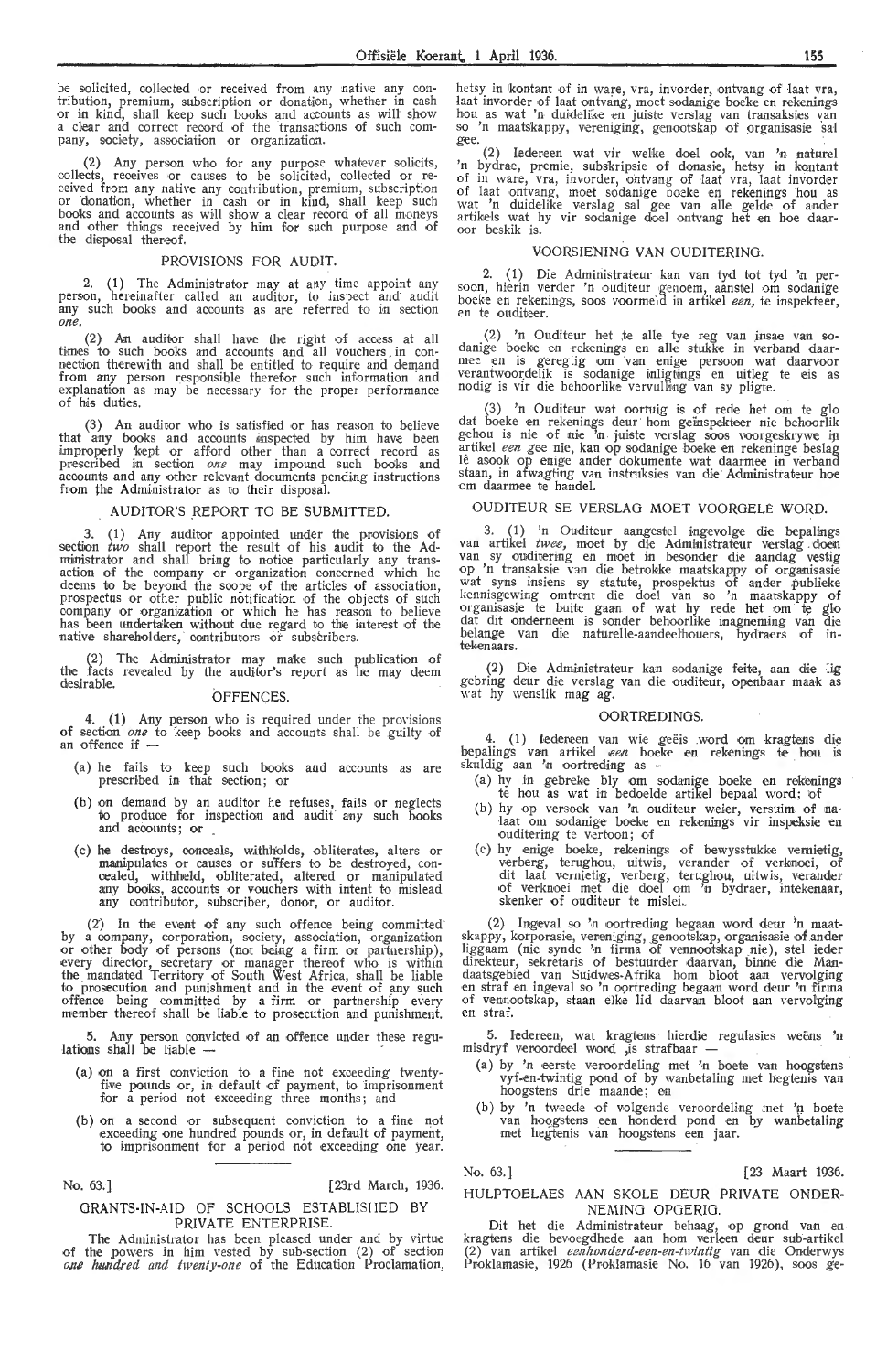1926 (Proclamation No. 16 of 1926 ), as amended by the Education Amendment Proclamation, 1936 (Proclamation No.<br>10 of 1936), to make the following regulations:—

#### REGULATIONS.

The following provisions shall apply in regard to grantsin-aid of schools established by private enterprise -

A grant shall not be made unless the Director is satisfied:-

- (i) that the financial position of the parent or guardian of the children concerned does not .permit of any better provision being made for the education of such children; (ii) that at least six pupils are enrolled at the time when
- an application for a grant-in-aid is made;
- (iii) that the accommodation to be utilised is adequate:
- $(iv)$  that the teacher to be employed is suitable.

2. Any grant made shall be paid quarterly on the basis of the enrolment for the quarter, but if at the expiration of any two consecutive calendar quarters an enrolment of six pupils has not been maintained, no grant shall be paid in<br>respect of such last quarter, and until an enrolment of six pupils has again been attained.

3. No grant is payable on behalf of any pupil who has not been enrolled for a whole quarter and who has not been present on at least 75 per cent of the days on which the school h'as been open during the said quarter; nor shall such pupil be considered in calculating the enrolment requirea in terms of paragrapn (2).

4. In the case of a school established on a farm or other remote locality where the Administrator is not prepared to establish a school under the provisions of the Education Proclamation, 1926, grants will only be made in respect of pupils enrolled in standards up to and including the fourth standard, and between the ages of seven and sixteen.

In respect of such schools the amount of annual capitation grant-in-aid payable shall be on the fol10wmg basis -

- A. If the teacher is certified or holds qualifications considered by the Director to be suitable  $-$ 
	- (i) £15 for the first 5 pupils,
	- $(ii)$  £10 for the second 5 pupils
	- $(iii)$  £5 for the remainder.
- B. If the teacher holds qualifications not higher than the Matriculation Standard -
	- (i) £12 for the first 5 pupils
	- (ii) £8 for the seoond 5 pupils,
	- (iii)  $\pounds 4$  for the remainder.
- C. If the teacher holds qualifications not higher than the **Junior** Certificate Standard -
	- (i)  $£9$  for the first 5 pupils
	- (ii) £6 for the second 5 pupils,
	- $(iii)$  £3 for the remainder.

5. In the case of schools established by private enterprise in localities where public schools have been established under the provisions of the Education Proclamation, 1926, the grant shall not exceed  $£5$  per annum for every pupil.

6. Any grant paid shall be used exclusively for paying the salary of the teacher and furnishing and equipping the school.

7. A grant may at any time be withdrawn or reduced, in the discretion of the Director: $-$ .

- $(i)$  if the attendance is irregular; or
- (ii) if progress is unsatisfactory; or
- (iii) if the school is not conducted in an efficient and satisfactory maniner.

8. A ,grant shall not be oontinued unless the Director is satisfied that the continued existence of the school is desirable

No. 64.] [26th March, 1936.

#### MARRIAGE OFFICER: APPOINTMENT AS

The Administrator has been pleased, in terms of section  $five$ , sub-section (2) of the Solemnization of Marriages Proclamation, 1920 (Proclamation No. 31 of 1920), to approve of the appointment of G. E. C. BOHLMANN of the Magistrate's Office, Otjiwarongo, as a Marriage Officer for the solemnization of a marrige at Otjiwarongo on the 23rd March, 1936.

wysig deur die Onderwys Wysigings-proklamasie 1936 (Proklamasie No. 10 van 1936), om die volgende regulasies op te trek:-

#### REOULASJES.

Die volgende bepalings is van toepassing met betrekking tot hulptoelaes aan skole deur private onderneming opgerig ---

1. 'n Toelae word nie verleen nie tensy die Direkteur oortuig is:-

- (i) dat die finansiële posisie van die ouer of voogd van die betrokke kinders nie toelaat nie dat betere voorsiening gemaak word vir die opvoeding van sodanige kinders;
- (ii) dat ten minste ses leerlinge ingeskryf is ten tyde wanneer 'n applikasie vir 'n hulptoelae gemaak word;
- $(iii)$  dat die akkomodasie waarvan gebruik gemaak sal word, voldoende is;
- (i\') dat die onderwys-er wat aangestel \\'Ord, geskik is.

2. Enige toelae verstrek, word kwartaalsgewyse betaal volgens die inskrywing vir die kwartaal, maar as by die afloop van enige twee agtereenvolgende ka'enderkwartale 'n inskrywing van ses leerlinge nie volgehou is nie, word geen toelae ten aansien van sodanige laaste kwartaal betaal nie, en<br>totdat 'n inskrywing van ses leerlinge weer bereik is.

3. Geen toelae word ten aansien van enige leerling betaal wat nie 'n hele kwartaal ingeskrewe is nie en wat nie op ten minste 75 persent van die dae teenwoordig was waarop die skool gedurende die vermelde kwartaal oop was; en so-<br>danige leerling word nie in aanmerking geneem nie wanneer dange teering word me in dannerling geneem me wanteer<br>die inskrywing wat ooreenkomstig paragraaf (2) benodig is, bereken word.

4. In die geval van 'n skool wat op 'n plaas opgerig is of ander afgeleë plek waar die Administrateur nie bereid is 'n skool op te rig nie kragtens die bepalings van die Onderwys Proklamasie 1926, word toelaes slegs verstrek ten aansien van leerlinge wat ingeskrewe is in standerds tot en insluitende die vierde standercl; en tussen die ouclerdomme van sewe en sestien.

Ten aansien van sodanige skole is die bedrag van jaarlikse hoofdelike huiptoelaes wat befaalbaar is, as volg :-

- A. Indien die onderwyser 'n sertifikaat het of kwalifi- kasies het wat deur die Direkteur beskou word geskik te wees -
	- (i) £15 vir di'e eerste 5 leerlinge;
	- $(ii)$  £10 vir die tweede 5 leerlinge;
	- $(iii)$  £5 vir die res.
- B. Indien die onderwyser kwalifikasies het wat nie hoër as die Matriek-standerd is nie -
	- (i)  $£12$  vir die eerste 5 leerlinge;
	- (ii) £8 vir die tweede 5 leerlinge;
	- (iii) £4 vir die res.
- C. Indien die onderwyser kwalifikasies het wat nie hoër as die Junior Sertifikaat-standerd is nie
	- (i)  $\text{\pounds}9$  vir die eerste 5 leerlinge
	- (ii) £6 vir die tweedc 5 leerlinge;
	- $(iii)$  £3 vir die res.

5. In die geval van skole deur private onderneming opgerig in omgewings waar publieke skole opgerig is kragtens die bepalings van die Onderwys Proklamasie 1926, mag die toelae £5 per jaar vir elke leerling nie te bowe gaan nie.

6, Enige toelae wat betaal is, word uitsluitlik gebruik vir die betaling van die salaris van die onderwyser en vir die meubelering en uitrusting van die skool.

7. 'n Toelae kan te enige tyd teruggeneem of verminder word, na goedvinde van die Direkteur:

- (i) indien die bywoning ongereëld is; of
- (ii) indien vooruitgang onbevredigend is; of
- (iii) indien die skool nie op 'n bekwame en bevredigende wyse gelei word nie

8. 'n Toelae word nie by voortduring gegee nie tensy die Direkteur oortuig is dat die aanhoudende voortbestaan van die skool wenslik is.

No. 64.] [26 Maart 1936.

## HUWELIKSAMPTENAAR: BENOEMING TOT.

Dit het die Administrateur behaag om, ooreenkomstig artikel  $vyf$ , sub-artikel (2) van "De Huweliksvoltrekkings Proklamatie 1920" (Proklamasie No. 31 van 1920), die benoeming van G. E. C. BOHLMANN van die Magistraatskantoor, Otjiwarongo, tot 'n Huweliksamptenaar vir die vol trekking van 'n huwelik te Otjiwarongo op 23 Maart 1936, goed te keur.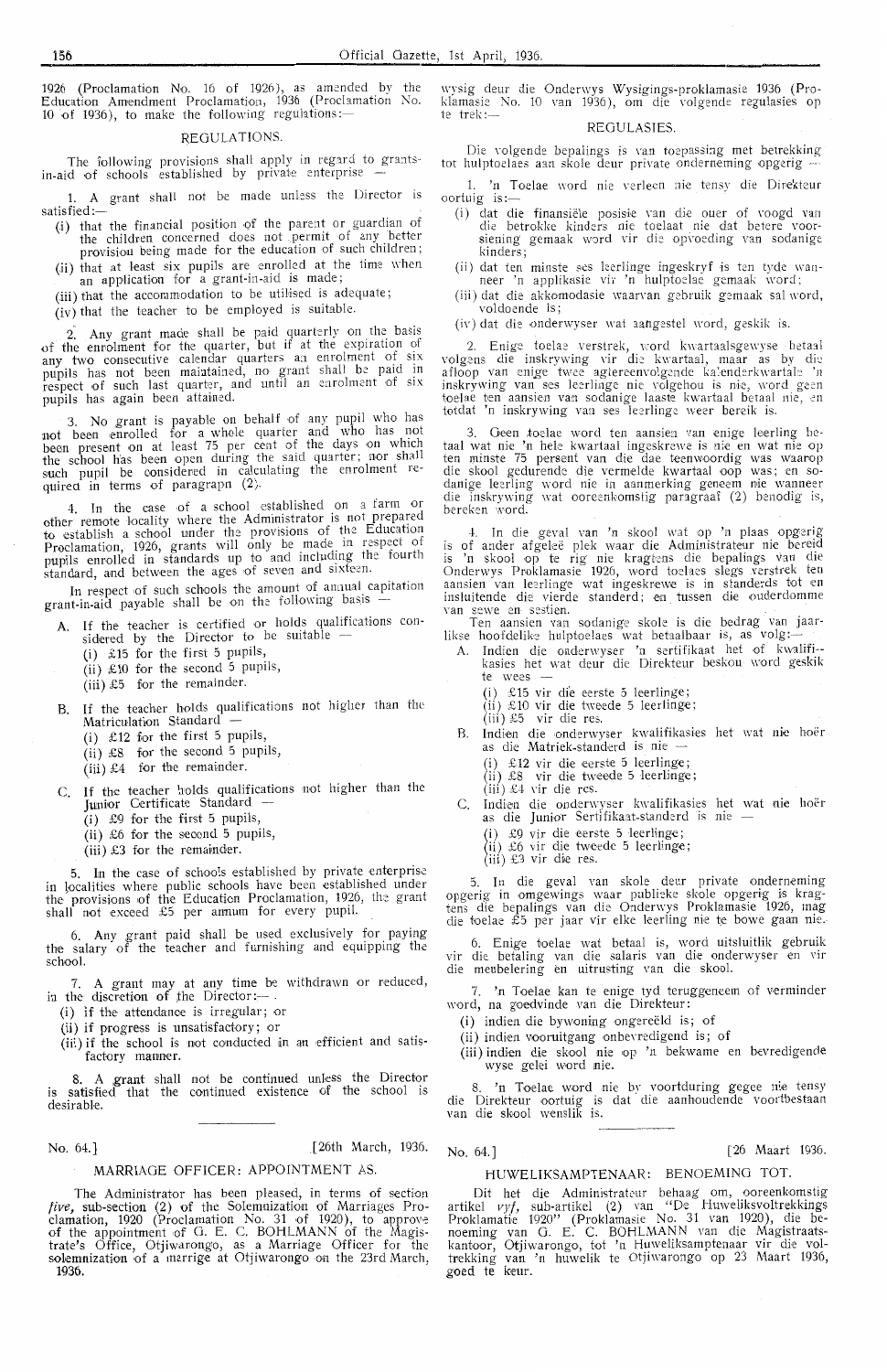No. 65.] [25th March, 1936. No. 65. ] [25 Maart 1936.

ROADS AND OUTSPANS ORDINANCE, 1927:

APPOINTMENT OF RETURNING OFFICER FOR WARD No. 4, DISTRICT OF WINDHOEK.

The Administrator has been pleased, in terms of section *thirteen* of the Roads and Outspans Ordinance, 1927, to appoint **Mr.** 0. J. COETZEE to act as Returning Officer for Ward No. 4 in the district of Windhoek, as defined in the Schedule<br>to Proclamation No. 15 of 1927, in the place of Sergeant **J. J.** Thomasse *( vide* Government Notice No . 41 of 1936 ).

## **Advertensies.**

#### ADVERTEER IN DIE OFFISIELE KOERANT VAN SUIDWES-AFRIKA.

1. Die *Offisiële Koerant* sal op die 1ste en 15de van<br>elke maand verskyn; ingeval een van hierdie dae op 'n Sondag op Publieke Feesdag val, dan verskyn die Offisiële *Koerant* op die eersvolgende werkdag.

2. Advertensies wat in die *Offisiële Koerant* geplaas moet word moet in die taal waarin hulle sal verskyn ingehandig word aan die kantoor van die Sekretaris vir Suidwes-<br>Afrika (Kamer 46, Regerings-Geboue, Windhoek), nie later<br>as 4.30 n.m. op die neënde dag voor die datum van ver-<br>skyning van die *Offisiële Koerant* waarin die adv moet geplaas word nie.

3. Advertensies word in die Offisiële Koerant geplaas agter die offisiele gedeelte, of in 'n ekstra blad van die Koerant, soos die Sekretaris mag goedvind.

4. Advertensies word in die *Offisiële Koerant* gepubliseer in die Engelse, Afrikaanse en Duitse tale; die nodige vertalinge moet deur die adverteerder of sy agent gelewer word. Dit moet onthou word dat die Duitse teks van die *Offisiiile K.oerant* slegs 'n vertaling is, en nie die geoutoriseerde uitgawe is nie.

wetsadvertensies word aangeneem vir publikasie in die *Offisiële Koerant*, en hulle is onderworpe aan die goedkeuring van die Sekretaris vir Suidwes-Afrika, wat die aanneming of verdere publikasie van 'n advertensie mag weier.

6. Advertensies moet sover as moontlik op die masjien geskryf wees. Die manuskrip van advertensies moet siegs op een kant van die papier geskryf word, en alle name moet duidelik wees; ingeval 'n naam ingevolge onduidelike handskrif foutief gedruk word, dan kan die advertensies slegs<br>dan weer gedruk word as die koste van 'n nuwe opneming betaal word.

7. Die jaarlikse intekengeld vir die Offisiële Koerant is 20/-, posvry in hierdie Oebied en die Unie van Suid-Afrika, verkrygbaar van die here John Meinert, Bpk., Posbus 56, Windhoek. Posgeld moet vooruit betaal word deur 0orseese intekenaars. Enkele eksemplare van die *Offisiële Koerant* is<br>verkrygbaar òf van die here John Meinert, Bpk., Posbus 56, Windhoek, of van die Sekretaris vir Suidwes-Afrika, teen die prys van 1/- per eksemplaar.

8. Die koste vir die opname van advertensies, behalwe die kennisgewings, wat in die volgende paragraaf genoem is, is teen die tarief van 7/6 per duim enkel kolom, en 15/- per duim dubbel kolom, herhalings teen half prys. (Gedeeltes van 'n duim moet as 'n volle duim bereken word.)

9. Kennisgewings aan krediteure en debiteure in die boedels van oorlede persone, en kennisgewings van eksekuteurs<br>betreffende likwidasie-rekenings, wat vir inspeksie lê, word in skedule-vorm gepubliseer teen 12/- per boedel.

10. Geen advertensie sal geplaas word nie, tensy die koste vooruit betaal is. Tjeks, wissels, pos- of geldorders moet betaalbaar gemaak word aan die Sekretaris vir Suidwes-Afrika.

#### **NOTICE.**

In terms of Section  $74$  (3) of the Mining Law as amended it is hereby notified for general information that MAX IHMS as the registered owner of the Mining Area "Marit" situated near Neuras in the district of Rehoboth, has abandoned his title to this area.

PAAIE EN UITSPANPLE KKE ORDONNANSIE 1927:

BENOEMING VAN STEMOPNEMER VIR WYK No. 4, DISTRIK VAN WINDHOEK.

Dit het die Administrateur behaag om, ooreenkomstig<br>artikel *dertien* van die Paaie en Uitspanplekke Ordonnansie<br>1927, Mnr. D. J. COETZEE as stemopnemer vir Wyk No. 4 in die distrik van Windh**oe**k te benoem, soos in die Bylae van<br>Proklamasie No. 15 van 1927 bepaal, in die plek van Sersant J. J. Thomasse (*sien* Goewermentskennisgewing No. 41 van<br>1936).

## **Advertisements.**

#### ADVERTISING IN THE *OFf'ICIAL GAZETTE* OF SOUTH WEST AFRICA.

1. The *Official Gazette* will be published on the 1st and 15th day of each month; in the event of either of those days falling on a Sunday or Public Holiday, the *Gazette* will be published on the next succeeding working day.

2. Advertisements for insertion in the *Gazette* must be delivered at the office of the Secretary for South West Africa (Room 46, \_Government Buildings, Windhoek) in the languages in which they are to be published, not later than 4.30 p.m.<br>on the *ninth* day before the date of publication of the *Gazette* in which they are to be inserted.

3. Advertisements will be inserted in the *Gazette* after the official matter or in a supplement to the *Gazette* at the discretion of the Secretary.

4. Advertisements will be published in the *Otficial Gazette* in the English, Dutch or German languages; the necessary translations must be furnished by the advertiser or his agent. It should be borne in mind however, that the German version of the *Gazette* is a translation only **and**  not the authorised issue.

5. Only legal advertisements are accepted for publication in the *Official Gazette,* and are subject to the approval of the Secretary for South West Africa, who can refuse to accept or decline further publication of any advertisement.

6. Advertisements should as far as possible be type-<br>written. Manuscript of advertisements should be written on<br>one side of the paper only, and all proper names plainly inscribed; in the event of any name being incorrectly printed as **a** result of indistinct writing, the advertisement can only be republished on payment of the cost of another insertion.

7. The Subscription for the *Official Gazette* is 20/· **per**  annum, post free in this Territory and the Union of South Africa obtainable from Messrs. John Meinert Ltd., Box 56, Windhoek. Postage must be prepaid by Overseas subscribers. Single copies of the *Gazette* may be obtained either from Messrs. John Meinert Ltd., Box 56, Windhoek, or from the Secretary for South West Africa at the prioe of 1/- per oopy.

8. The charge for the insertion of advertisements other than the notices mentioned in the succeeding paragraph is at the rtae of 7/6 per inch single column and 15/- per inch<br>double column, repeats half price. (Fractions of an inch to be reckoned an inch.)

9. Notices to Creditors and Debtors in the estates of deceased persons and notices of executors concerning liquida-<br>tion accounts lying for inspection, are published in schedule form at 12/- per estate.

10. No advertisement will be inserted unless the charge is prepaid. Cheques, drafts, postal orders or money orders must be made payable to the Secretary for South West **Africa.** 

The ground will be open for pegging as from date of publication hereof in the Official Gazette.

> J. F. SCHROEDER, Acting Mining Authority.

Windhoek, 7th March, 1936.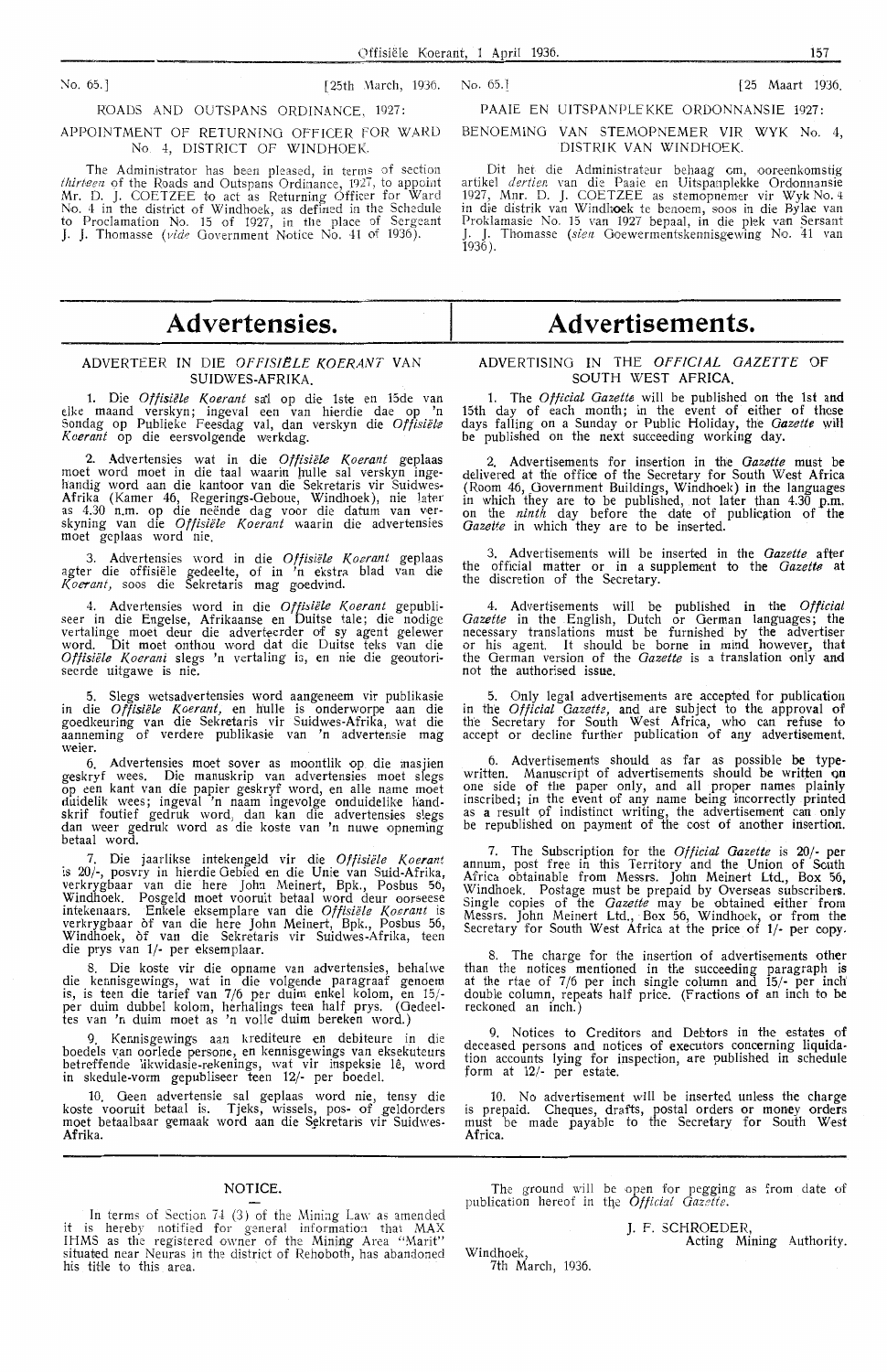NOTICES OF TRUSTEES AND ASSIGNEES. Pursuant to Section *nlnety-nine,* Sub-section (2), of the Insolvency Act, 1916, as applied to South West Africa.

The liquidation accounts and plans of distribution or/and contribution in the Assigned or Sequestrated Estates mentioned in the subjoined Schedule having been confirmed on the dates therein mentioned, notice is hereby given that<br>a dividend is in course of payment or/and a contribution in course of collection in the said Estates as set forth, and that every creditor liable to contribute is required to pay the trustee or assignee the amount for which he is liable at the address mentioned in the Schedule.

KENNISGEWING VAN KURATORS EN BOEDELBEREDDERAARS. Ingevolge artikel *neën-en-neëntig*, onderartikel (2) van die Insolvensiewet 1916, soos op Suidwes-Afrika toegepas.

Aangesien die likwidasierekenings en state van distribusie of/en kontribusie in die afgestane of gesekwestreerde boedels vermeld in die onderstaande Bylae op die daarin genoemde datums bekragtig is, word hiermee kennis g**e**gee dat 'n diwident uitgekeer of/en 'n kontribusie in vermelde boedels ingevorder sal word, soos uiteengesit in die<br>Bylae, en dat elke kontribusiepligtige skuldeiser die deur hom verskuldigde bedrag aan die kurator of boed

 $Form. No. 7 / Form. No. 7.$  SCHEDULE - BYLAE.

| No. of<br>Estate<br>No. van<br>Boe del | Name and Description<br>of Estate<br>Naam en Beskrywing<br>van Boedel                                                                                | Date when<br>Account<br>Confirmed<br>Datum<br>waarop $Re-$<br>kening be-<br>kragtig is | Whether a Dividend is<br>being paid or Contri-<br>bution being collected,<br>or both<br>Of 'n diwident uitgekeer<br>word of 'n kontribusie<br>ingevord. word of beide | Name of Trustee or<br>Assignee<br>Naam van Kurator of<br>Boedelberedderaar | Full Address of Trustee<br>or Assignee<br>Volledige Adres van<br>Kurator of<br>Boedelberedderaar |
|----------------------------------------|------------------------------------------------------------------------------------------------------------------------------------------------------|----------------------------------------------------------------------------------------|-----------------------------------------------------------------------------------------------------------------------------------------------------------------------|----------------------------------------------------------------------------|--------------------------------------------------------------------------------------------------|
| 224                                    | Late James or Jacobus<br>de Wet de Vos                                                                                                               | 19/3/36                                                                                | Dividend is being paid                                                                                                                                                | E. Worms                                                                   | Box 18, Windhoek                                                                                 |
| 295                                    | Friedrich Wilhelm Borchert,<br>a baker of Windhoek                                                                                                   | 17/3/36                                                                                | Dividend is being paid                                                                                                                                                | E. Worms                                                                   | Box 18, Windhoek                                                                                 |
| 370                                    | Lentin & Tobias $-$ Max<br>Lentin, David Lentin,<br>Jacob Louis Tobias and<br>Hessel Abramson, trading<br>$as - c$ cattle speculators of<br>Windhoek | 18/3/36                                                                                | Dividend is being paid                                                                                                                                                | D. W. F. E. Ballot<br>and E. Worms                                         | Box 18, Windhoek                                                                                 |

NOTICES OF TRUSTEES AND ASSIGNEES. Pursuant to Section *ninety-six*, Sub-section (2), of the Insolvency Act. 1916, as applied to South West Africa.

Notice is hereby given that the liquidation accounts and plans of distribution or/and contribution **in** the Estates mentioned in the subjoined Schedule will lie open at the offices therein mentioned for a period of fourteen days, or<br>such longer period as is therein stated, from the date mentioned in the Schedule or from the date of publ whichever may be later, for inspection by creditors.

KENNISGEWING VAN KURATORS EN BOEDELBEREDDERAARS. Ingevolge artikel ses-en-neëntig, onderartikel (2) van die Insolvensiewet 1916, soos op Suidwes-Afrika toegepas.

Kennis word hiermee gegee, dat die likwidasierekenings en state van distribusie of/en kontribusie in die boedels, vermeld in aangehegte Bylae, vir inspeksie deur skuldeisers in die vermelde kantore, gedurende 'n tydperk<br>van veertien dae of soveel langer, soos daarin vermeld, vanaf die datum, in die Bylae vermeld, of vanaf die

| Form. No. $6$ / Form. No. $6$ . | $SCHEDULE. - BYLAE.$ |
|---------------------------------|----------------------|
|                                 |                      |

| No. of<br>Estate<br>No. van | Description of Account<br>Name and Description of Estate<br>Beskrywing<br>Naam en Beskrywing van Boedel<br>van Rekening |                                                     | Offices at which Account<br>will lie open<br>Kantore waar Rekening vir<br>inspeksie sal lê |                          | Date from which<br>Account will lie<br>open<br>Datum vanaf wan-<br>neer Rekening vir<br>inspeksie sal lê |  |
|-----------------------------|-------------------------------------------------------------------------------------------------------------------------|-----------------------------------------------------|--------------------------------------------------------------------------------------------|--------------------------|----------------------------------------------------------------------------------------------------------|--|
| Boedel                      |                                                                                                                         |                                                     | Master<br>Meester                                                                          | Magistrate<br>Magistraat | From/Van                                                                                                 |  |
| 458                         | John Louis Alexander Robinson,<br>a general dealer of Rehoboth                                                          | Second and Final<br>Liquid. and Distrib.<br>Account | Windhoek                                                                                   | Rehoboth                 | 15/4/1936                                                                                                |  |

#### SWORN APPRAISER.

#### CERTIFICATE OF APPOINTMENT.

By virtue of the authority vested in me by Section 10 of the Administration of Estates Act, 1913, I have appointed LOUIS ZINMAN, Esquire, of Usakos,

to act as Sworn Appraiser for the District of KARIBIB, South· West Africa.

I. Mc. I. M. COMMAILLE,

Master of the High Court. Office of the Master of the<br>High Court of South West Africa.

WINDHOEK, this 26th day of March, 1936.

IN THE INSOLVENT ESTATE NO. 455 OF

MARIE LUCIE STEFANIE KEMPEL (born Wolff). The undersigned favoured with instructions from the

Trustee in the above named Estate, will offer for sale by Public Auction,

> THE BOOK DEBTS of the above named Estate, on TUESDAY MORNING, APRIL **7th,** 1936, at 11 o'clock, in front of The Land Bank, Post Street, **WINDHOEK.**

> > T. J. CARLISLE (Auctioneer W. Hanna),

Phone 635. Auctioneers and Sworn Appraisers.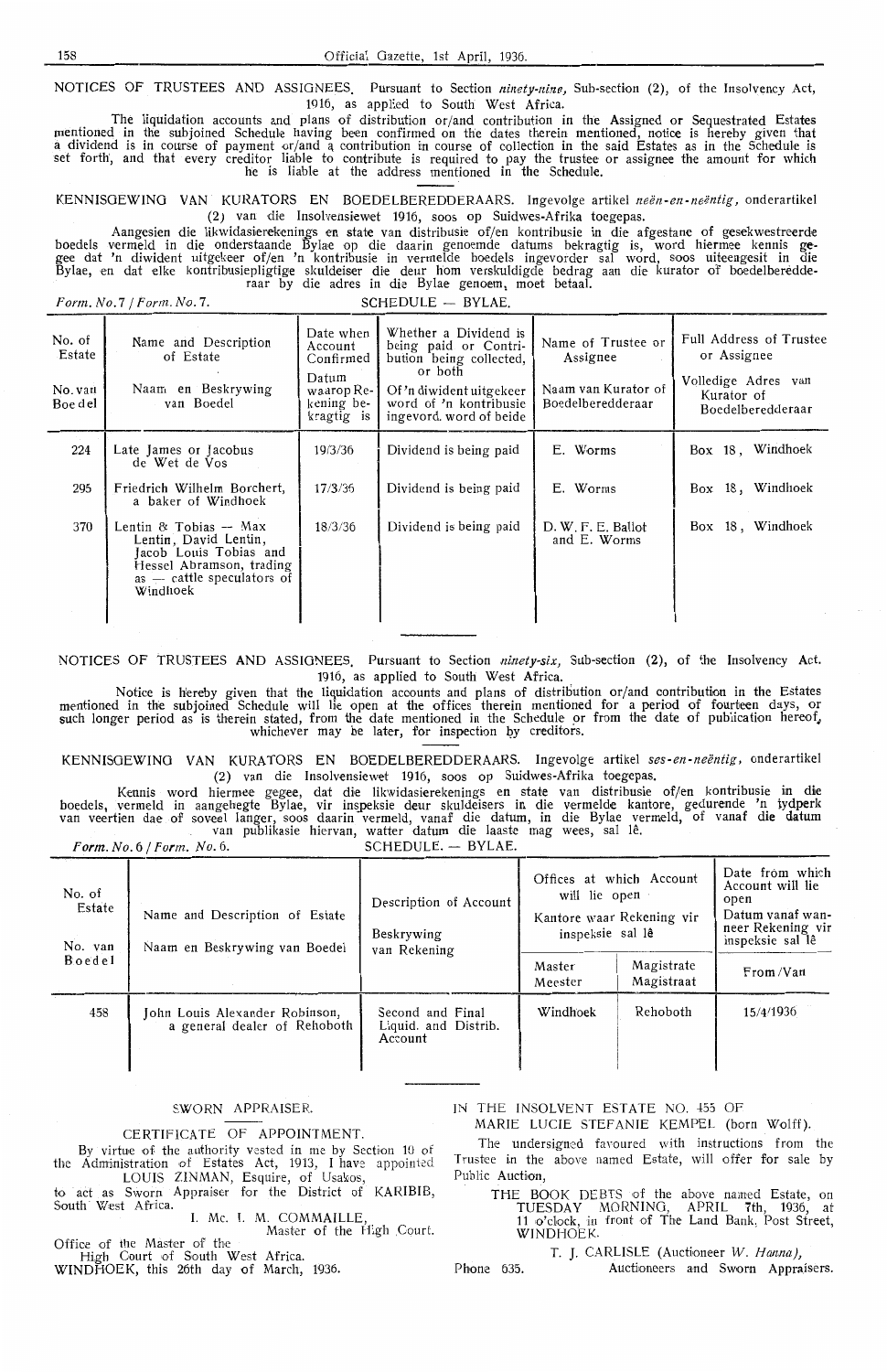NOTICES OF TRUSTEES AND ASSIGNEES. Pursuant to Section *sixty-four,* Sub-section (3), Section *seventy* and Section *thirty-nine,* Sub-section (2), of the Insolvency Ordinance, 1928, as applied to South West Africa.

Notice is hereby given that the persons mentioned in the subjoined Schedule have been appointed Trustees or Assignees, as the case may be, of the Estates therein mentioned as having been sequestrated or assigned, that their addresses I. Therein set forth; and that the persons indebted to the Estates are required to pay their debts at the said addresses within the periods mentioned in the Schedule.<br>
Further, that a meeting of creditors (being the second

Further, that a meeting of creditors (being the second meeting in such of the said Estates as are under sequestration)<br>will be held in the said Estates on the dates and at the times and places mentioned in the Schedule, fo against the Estate, for the purpose of receiving the Trustee's or Assignee's report as to the affairs and condition of tht Estate, and of giving the Trustee or Assignee directions concerning the sale or recovery of any part of the Estate,  $\omega_i$ concerning any matter relating to the administration thereof.

Meetings in Windhoek will be held before the Master; elsewhere they will be held before the Magistrate.

KENNISGEWINGS VAN KURATORS EN BOEDELBEREDDERAARS. lngevolge artiekel *vier-en-sestig,* onderartie· kel (3), artiekel sewentig en artiekel neën-en-dertig, onderartiekel (2) van die Insolvensie-Ordonnansie 1929, soos on Suidwes-Afrika toegepas.

Kennis word hiermee gegee dat redderaars, soos die geval mag wees, **en** dat persoae, wat geld aan die boedels in die Bylae moet betaal. die persone ver meld in die aangehegte Bylae as kurators of boedelbe-<br>van die daarin as gesekwestreer of afgestaan vermelde boedels aangestel is; skuld hul skulde by die aangegewe adresse binne die tydperke vermeld

Verder dat 'n byeenkoms van skuldeisers (dus die twede byeenkoms in diegene van die boedels wat ge- لا verder <br>sekwestreer is) met betrekking tot vermelde boedels op die datums, tye en plekke vermeld in die Bylae gehou sal word vir die bewys van aansprake teen die boedel, die ontvangs van die verslag van die kurator of die boedelberedderaar omtrent die aangeleenthede en toestand van die boedel, asook vir die verstrekking van instruksies<br><sup>aan die kurator of boedelberedderaar betreffende die verkoop of opvordering van enige gedeelte van die boedel</sup> of betreffende enige aangeleentheid in verband met die beheer daarvan.

In Windhoek word die byeenkomste voor die Meester gehou en op antler plekke voor die Magistraat.  $Form. No. 3. / Form. No. 3.$  SCHEDULE - BYLAE.

| No. of<br>Estate<br>No. van | Name and Descrip-Assigned or<br>tion of Estate<br>Naam en beskry-<br>Boedel wing van Boedel of gesek- | Whether<br>Sequestrated<br>Of Boedel<br>lafgestaan<br>lwestreer is | Name of<br>Trustee or<br>Assignee<br>Naam van Ku-<br>rator of Boedel-l<br>beredderaar | Full Address<br>of Trustee or<br>Assignee<br>Volledige adres<br>van Kurator of<br>Boedel -<br>beredderaar | Dav<br>Dag | Day, Date and Hour of<br>Meeting<br>Dag, Datum- en Uur van<br>Byeenkoms<br>Date<br>Datum | Hour<br>Uur | Place of<br>Meeting<br>Plek van<br>Byeenkoms  | Time within<br>which debts<br>payable<br>Tyd binne<br>welke skuld<br>betaal moet<br>word |
|-----------------------------|-------------------------------------------------------------------------------------------------------|--------------------------------------------------------------------|---------------------------------------------------------------------------------------|-----------------------------------------------------------------------------------------------------------|------------|------------------------------------------------------------------------------------------|-------------|-----------------------------------------------|------------------------------------------------------------------------------------------|
| 460                         | Daniel Petrus<br>Wolfaardt, farmer<br>of Rietmond,<br>dist. Gibeon                                    | Assigned                                                           | A. J. C. Lens                                                                         | c/oW.G.Kirsten, Wednes-<br>Mariental                                                                      | day        | 15/4/36                                                                                  |             | 10 a.m.   Magistrate's<br>Office<br>Mariental |                                                                                          |

ELECTION OF EXECUTORS AND TUTORS.<br>The Estates of the persons mentioned in the attached schedule being unrepresented, notice is hereby given to The Estates of the persons mentioned in the attached schedule being unrepresented, notice is hereby given to<br>the surviving spouse (if any), next-of-kin, legatees, and credittors, and—in cases where the meeting is convened election of Tutors-to the paternal and majernal relatives of the minors, and to all others whom these presents may concern, that meetings will be held in the several Estates at the times, dates, and places specified for the purpose of selecting some person or persons for approval by the Master of the High Court of South West Africa as fit and proper to be by him appointed Executors or Tutors, as the case may be. Meetings at Windhoek will be held before the Master, and in other places before the Magistrate.<br>
J. M. M. COMMAILLE,

*J. M. M. COMMAILLE,*<br>*Master of the High Court of South West Africa.* 

#### VERKIESING VAN EKSEKUTEURS EN VOOGDE.

Aangesien die Boedels van die persone, vermeld in die aangehegte lys, nie verteenwoordig is nie, word hier-<br>mee kennis gegee aan die nagelate eggenoot (as daar een is) erfgename, legatarisse en skuldeisers, en—in gevalle w lende boedels op die vermelde tye, datums en plekke gehou sal word vir die doe! om 'n persoon of persone te kies vir goedkeuring van die Meester van die Hooggeregshof van Suidwes-Afrika as geskik en bekwaam om deur hom as<br>eksekuteurs of voogde, soos die geval mag wees, aangestel te word. Byeenkomste te Windhoek word voor die Mee

J. **M. M.** COMMAILLE, *Meester van die Hooggeregshof yan S.W.-A/rika.* 

BYLAE.-SCHEDULE

| Regisiered<br>Number<br>of Estate<br>Geregistr.<br>Nommer<br>van Boedel | Name of the Deceased<br>Surname<br>Naam van Oorledene<br>Famielienaam | Christian Name<br>Voornaam         | Occupation<br>Beroep | Date and Place<br>of Death<br>Datum en plek<br>van oorlyde | Date and Time<br>of Meeting<br>Datum en tyd<br>van byeenkoms | Place<br>of Meeting<br>Plek van<br>byeenkoms | Meeting Con-<br>vened for<br>election of<br>Byeenkoms<br>belê vir ver-<br>kiesing van |
|-------------------------------------------------------------------------|-----------------------------------------------------------------------|------------------------------------|----------------------|------------------------------------------------------------|--------------------------------------------------------------|----------------------------------------------|---------------------------------------------------------------------------------------|
| 1838                                                                    | Grell                                                                 | Hartwig Johannes<br>Wilhelm Eggert | Merchant             | $31/10/35$ at<br>Hamburg,<br>Germany                       | Thursday,<br>$9/4/36$ at<br>10a.m.                           | Swakopmund                                   | Executor<br>Dative                                                                    |
| 1858                                                                    | Rothauge                                                              | Karl Albrecht<br>Wilhelm           | Motor-<br>mechanic   | $14/3/36$ at<br>Farm Kabieis.<br>Dist. Gibeon              | Tuesday,<br>$28/4/36$ at<br>10a.m.                           | Mariental                                    | Executor<br>Dative                                                                    |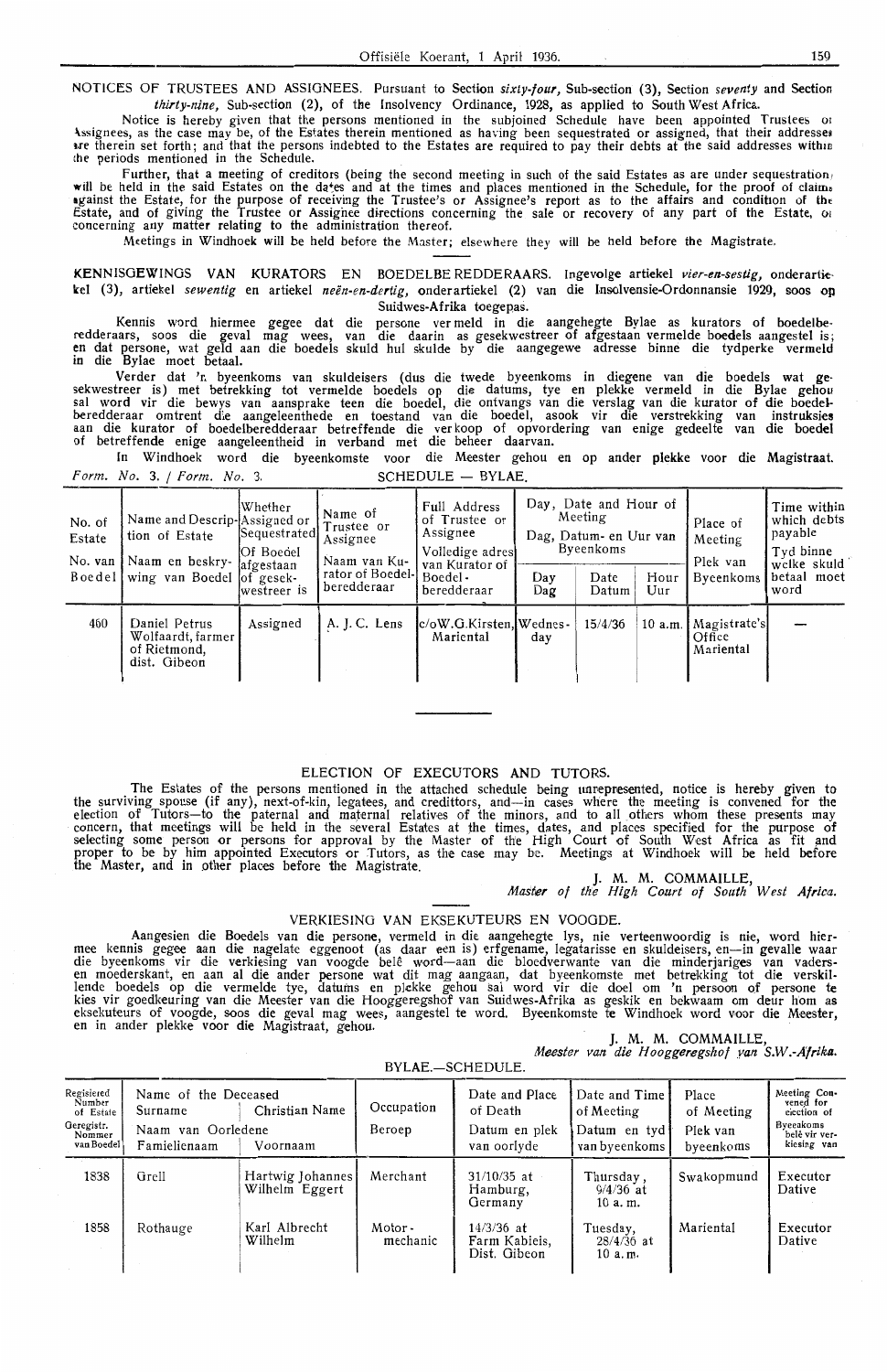NOTICE TO CREDITORS AND DEBTORS. ESTATES Of DECEASED PERSONS. Section 46, Act No. 24 of 1913, as applied to South West Africa.

Creditors and Debtors in the Estates specified in the annexed Schedule are called upon to lodge their claims with and pay their debts to the Executors concerned within the stated periods calculated from the date of publication hereof.

KENNISGEWING AAN SKULDEISERS EN SKULDENAARS. BOEDELS VAN OORLEDE PERSONE. Artikel 46, Wet No. 24 van 1913, soos toegepas op Suidwes-Afrika.

Skuldeisers en skuldenaars in die Boedels wat vermeld is in bygaande Bylae word versoek om hul vorderings in te lew**er en hul s**kuld**e te betaal by die kanto**re van die betrokke Eksekuteurs binne die gemelde tydperke, vanaf die datum van publikasie hiervan.

SCHEDULE — BYLAE.

| Estate No.<br>Boedel No. | ESTATE LATE<br>BOEDEL VAN WYLE                                                                                     | Within a period of<br>Binne 'n tydperk van | Name and Address of Executor or<br>authorized Agent<br>Naam en Adres van Eksekuteur of<br>gemagtigde Agent |
|--------------------------|--------------------------------------------------------------------------------------------------------------------|--------------------------------------------|------------------------------------------------------------------------------------------------------------|
| 1842                     | Sarah Ann Fleck, born Daniel                                                                                       | 30 days                                    | J. D. Lardner Burke, Executor<br>Dative, Box 45, Windhoek                                                  |
| 1855                     | Frederike Else Degenhardt, born Blumenstein,<br>also known as Else Degenhardt                                      | 30 days                                    | Justizrat Dr. Albert Stark. Attorneys<br>for Executors Testamentary,<br>Box 37, Kaiser St, Windhoek        |
| 26729                    | Estate late Johannes Petrus Christoffel<br>Deetlefs, of Lekkerhoek, Distr. Boshof,<br>formerly of Windhoek, S.W.A. | 21 days                                    | Edmeades & Edmeades,<br>q. q. Executor Dative,<br>Box 59, Bultfontein                                      |

#### NOTICE.

Whereas in terms of sub-section (1) of Section 66 of the Mining Ordinance of 8th August, 1905, as amended by Proclamation No. 17 of 1934, a notice was published in Official Gazette No. 653 of 15th January, 1936, calling upon SOUTH WEST PROTECTORATE DIAMONDS LIMITED of Johannesburg, as registered owners, to pay the outstanding claim tax in respect of the precious mineral mining areas<br>Amalienfeld, Constanz 1 & 2, Inverleith 1 to 44, Kent 1 to 17, and 19-30, Kimberley  $4-6$ ,  $14-42$  and  $56-75$ , Margaretenfeld, Offen 1-25, Sefton Park 1-33 and Vaal 1—18, situated near Saddle Hill in Diamond Area No. 2, district of Luderitz, within two months from the date of the said publication of the said notice and whereas the said<br>outstandings have not been paid up to the present date being<br>a period of more than two months from the date of the said publication, now therefore in terms of the powers in me vested by sub-section (2) of Section 66 of the said Ordinance<br>amended as aforesaid I do hereby declare all rights to these<br>Mining Areas forfeited as from this date. The ground sh'all not be open for pegging.

J. F. SCHROEDER,

Acting Mining Authority.

#### Windhoek, 16th March, 1936.

Whereas in terms of sub-section (1) of Section 66 of the Mining Ordinance of 8th August, 1905, as amended by Proclamation No. 17 of 1934, a notice was published in *Official .Gazette* No. 653 of 15th January, 1936, calling upon MAX OFFEN of Luderitz as registered owner of the Base mineral mining areas "Diersburg and Diersburg I", situated on Otjimboyo West and Nooitgedag in the district of Karibib, to pay the outstanding Claim Tax in respect of these areas, within a period of two months from the date of publication of the said notice and whereas the outstandings have not been paid up to the present date, being a period of more than two months from the date of the said publication, now therefore in terms of the powers in me vested by sub-section (2) of Section 66 of the said Ordinance amended as aforesaid I do hereby declare all rights to these mining areas forfeited, as<br>from this date.

# J. f. SCHROEDER, Acting Mining Authority.

#### W iind'hioek, 17th March, 1936.

INSOLVENT ESTATES H. R. W. & C. DEAN (Nos. 449 & 452).

A Special Meeting of Creditors will be held at the Magistrate's Gou rt, Otjiwarongo, at 10 a.m. on Monday,

13th April, 1936, for the purpose of: (1) Confirming the release of certain cattle to Co-operative

- Societies; (2) Confirming the acceptance of tenders;
- (3) Obtaining directions concerning the institution of certain legal action contemplated by the insolvents.<br>EDW. ECKER,

EDW. ECKER,<br>Otjiwarongo, Trustee. P.O. Box 11.

#### NOTICE.

As no objections hare been lodged within the prescribed period against the application for conversion of the Base mineral prospecting claims Nos. W. 11996, W. 12069, W. 12070 and W. 12219, situated on the farm Pristelwitz No. 128 in the<br>district of Omaruru, and claims W. 11903, W. 11997, situated<br>on the Townlands No. 85, district of Omaruru, and registered in the name of OTTO ORTNER, it has been decided to grant the application for conversion into the base mineral mining areas "Ottilie 3 to 6" in terms of Section 47 of the amended Mining Ordinance of 8th August, 1905.

Any objections against this decision must be addressed to the Administrator and handed in at this office within two to the Administrator and handed in at this office within two weeks from the date of publication hereof in the *Offici1 tl*  Gazette.

J. F. SCHROEDER, Acting Mining Authority.

Windhoek, 17th March, 1936.

#### LOST CERTIFICATE Of SUBSTITUTED TITLE.

Notice is hereby given that the COUNCIL OF THE MUNICIPALITY OF OKAHANDJA intends applying for a<br>certified copy of Certificate of Substituted Title No. 378/1922, dated the 13th May, 1922, registered in favour of the COUNCIL OF THE MUNICIPALITY OF OKAHANDJA, in respect of Certain Portion B of the Farm OKAHANDJA TOWN

AND TOWNLANDS No. 57, situate in the Municipality<br>and District of Okahandja, measuring Fourteen Thousand five Hundred and forty-three (14,543) Hectares, Sixtythree (63) Ares, and Fifty-one (51) Square Metres, (since reduced by subdivisional transfers).

AH persons having objection to the issue of such copy are hereby required to lodge the same in writing with the Registrar of Deeds at Windhoek within five weeks from the last publication of this notice.

Dated at Windhoek, this 25th day of March, 1936.

LORENTZ & BONE, Applicant's Attorneys, Acme Buildings, Kaiser Street, Windhoek.

#### NOTICE OF REHABILITATION.

Notice is hereby given that application will be made in terms of Section 108 (2) (a) of Ordinance No. 7 of 1928 to the High Court of South West Africa on Friday, the 29th day of May, 1936, at 9.30 in the forenoon or as soon thereafter as Counsel can be heard, for the rehabilitation of MORRIS GLIKMAN, formerly a General Dealer -of Usakos, in the District of Karibib, whose estate (Estate No. 433) was placed under sequestration by Order of the High Court of South West Africa, dated the 29tn day of May, 1933.

Dated at Windhoek, this 12th day of March, 1936.

LORENTZ & BONE,

Applicant's Attorneys,

Acme Bldgs., Kaiser Str., Windhoek.

#### **NOTICE.**